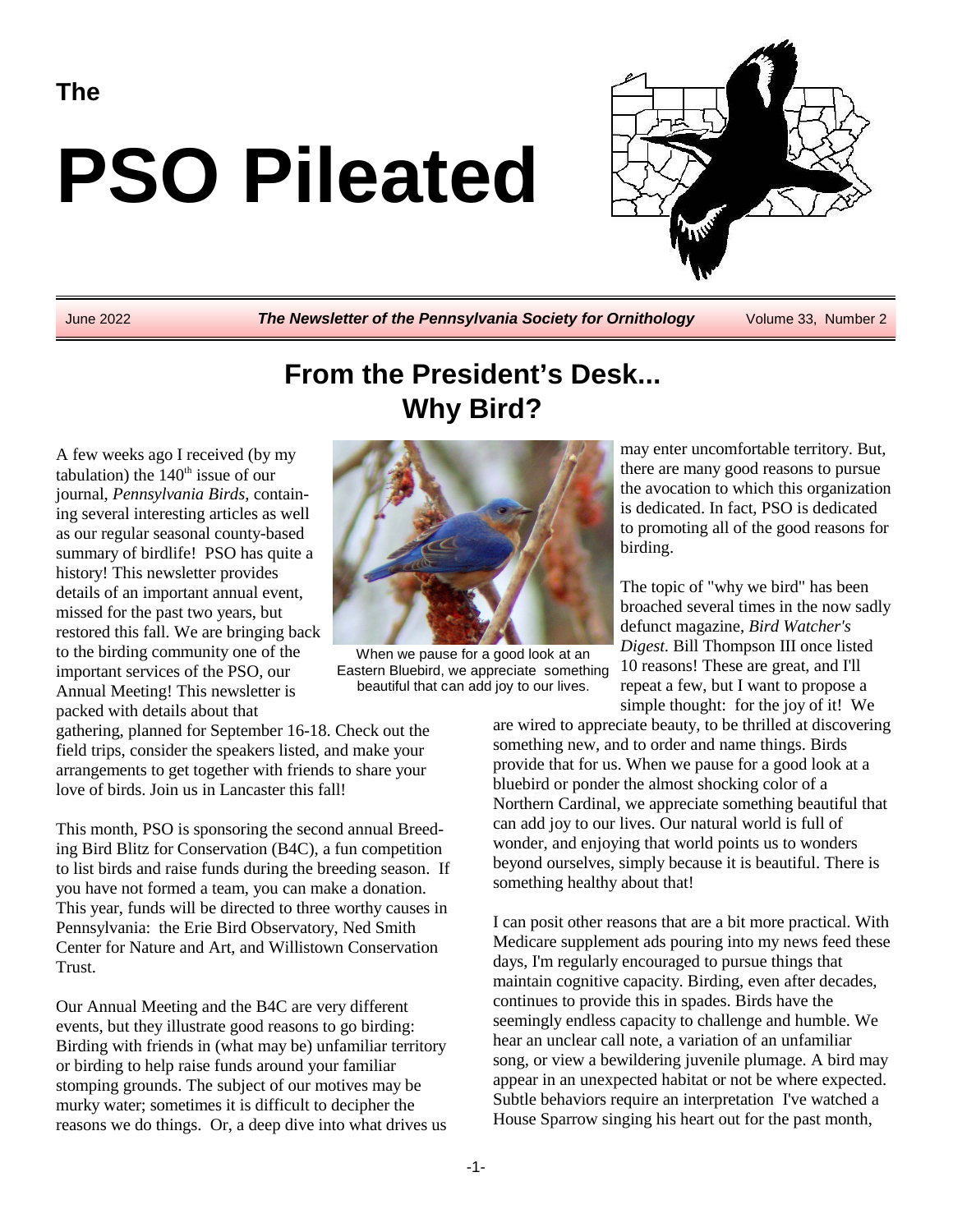but as yet the nest has no eggs! Why? The wonderful world of birds provides us endless challenges and discoveries. Here's a little-considered birding detail to pursue this summer: distinct species-specific juvenile food-begging calls. Do you know them? But I digress. The point here is, that thousands of nearly-forgotten details from migrants not seen for eight months arrive in my neighborhood each spring, recharging those dormant gray cells, providing an opportunity to sharpen my mind and ward off dementia!

Another of the frequently identified reasons to watch birds is at the core of the PSO, even listed among our purpose statements: "monitoring and studies that lead to conservation." This is a clarion call that I employed my whole career. Whether it be atlases, Christmas Bird Counts, or any other survey, we join together to share our knowledge, to document the bird world in order to value and protect it. At the heart of this is a motivation to protect what we

love. Bird studies are at the core of the PSO. Our website lists at least 8 projects in which we can engage. Birders are motivated to translate the information they possess into knowledge and that, into conservation. This is often accomplished through structured surveys, but I've heard birders refer to an eBird checklist as a contribution to science. And so it is, if you've seen what they do with all those checklists! This can simply be by submitting a checklist or through a complex structured survey, such as the Game Commission's wetland bird surveys a few years ago that opened a window into poorly-known populations of wetland birds. Our collective knowledge is power.

Other reasons could be articulated, but this is more than sufficient to encourage us to observe, study, know, enjoy, and "go birding."

> Dan Brauning, President Lycoming County

### **Join us for a Volunteer Tree Planting at the PSO Annual Meeting**

PSO is proud to partner with the Alliance for the Chesapeake Bay to give back to the Lebanon/ Lancaster area, the gracious hosts of our 2022 Annual Meeting. On Friday, September 16, 2022, from 3 p.m. to 5 p.m., we hope you will join us for a streamside tree planting project. The Annual Meeting will commence at Middle Creek later that evening. The Alliance for the Chesapeake Bay works with landowners throughout the watershed to establish new streamside forests which decrease erosion, filter pollutants, and provide wonderful habitat for Yellow Warbler, Warbling Vireo, and other riparian species.

The exact location of the event is yet to be determined, but the site will be within a 30-minute drive of Middle Creek. All registrants will receive specific instructions by email concerning where to meet prior to the event.

If you are attending the PSO Annual Meeting, please check the box on your registration form to indicate that you will attend the volunteer event. For those who wish to attend the volunteer event, but are not attending the Annual Meeting, please email Brian Byrnes at brianjbyrnes79@gmail.com to register.

– Brian Byrnes

### **PSO Annual Meeting Field Trips**

#### **Middle Creek Wildlife Management Area - Kleinfeltersville, PA**

**Trip Leader:** Ted Nichols II, Lancaster County Bird Club President (tanicholsii@gmail.com) 717-856-3851

One of the most well-known birding locations in Pennsylvania, the Middle Creek Wildlife Management Area is a 6,000-acre Wildlife Management Area located in Lancaster and Lebanon counties, managed by the PGC. The area has a 1,700-acre oak-hickory forest ridge; a 400-acre shallow lake; 70 acres of potholes, ponds, and

smaller impoundments; and 1,300 acres of cultivated farmland. The trip will cover a mixture of various habitats from field to forest to a lake and everything in between. Bathrooms are available at the Visitors' Center.

\*\*\*

#### **Conoy Canal Trail - Bainbridge, PA**

**Trip Leader**: Warren Wolf, Lancaster County Bird Club Member (wolfers@aol.com) 717-471-3515 Co-Leader: Nina Wolf, Lancaster Co. Bird Club **Treasurer**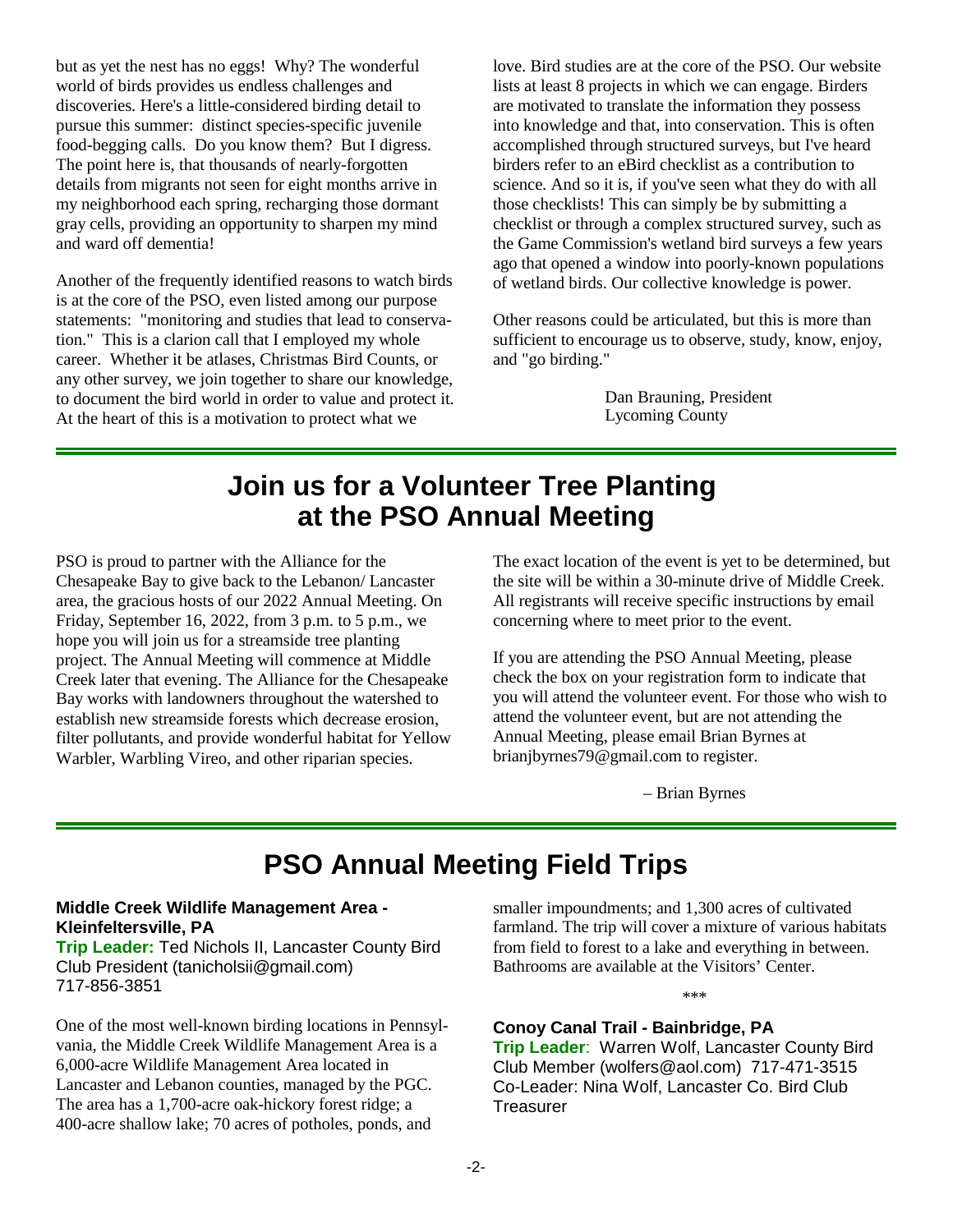We will bird along a section of the Northwest Lancaster County River Trail that runs for 3.75 miles along the Conewago Canal from Bainbridge to Falmouth. The canal was opened in 1797 and originally built to bypass the Conewago Falls on the Susquehanna River back in the eighteenth century. The canal is part of the original Mainline Canal, which ran from Harrisburg to Pittsburgh. The Conoy section of the canal ran as part of the eastern division of the mainline system. Ruins of the canal may still be seen along its route, including the restored lock at Falmouth. Stone walls that separate the trail from the river and the ditch, which are all that remain of the old waterway, are found between the towpath and railroad line. Some of the birds that you might find here include Prothonotary Warbler, Yellow-billed Cuckoo, Indigo Bunting, American Redstart, Great Crested Flycatcher, and Bald Eagle. The path is level and paved for a very easy walk. You may expect some insects, so please plan accordingly. We will meet at the Prescot Road parking lot which is just off Route 441 about 0.5 mile north of Bainbridge. The walk will be approximately 2 miles. A porta-potty is located at the parking lot.

\*\*\*

#### **Noel Dorwart Park and the Farmingdale Trail – East Hempfield Township outside of Lancaster, PA**

**Trip Leaders**: Dan & Sammy Keener (dwkeener57@icloud.com) 717-669-4966

The Farmingdale Trail is actually a small network of trails that wind around the largely undeveloped Noel Dorwart Park. With the exception of a walking path mowed through a grassy meadow, the network consists of crushed-stone paved, multi-use trails suited for hiking, bicycling, and parents pushing baby strollers. The trails are best accessed from the parking lot off Good Drive, and feature a variety of natural environments, including wetlands (which are crossed by boardwalks), the aforementioned meadow, and woodlands. Most of this area was once used as a landfill and brickyard, yet little trace of either remains. The trip will explore this popular park, which has hosted several migrant warbler rarities including Black-throated Gray Warbler, Orange-crowned Warbler, and Connecticut Warbler. Length of walk is 2-3 miles. A porta-potty is in the parking lot at the trail entrance.

#### \*\*\*

**Lancaster County Central Park – Lancaster, PA Trip Leader**: Derek Stoner, Lancaster County Bird Club Board Member (derekstoner@hotmail.com) 484-723-3348

Co-Leader: Roger Stoner, Lancaster County Bird Club Member

Lancaster County Central Park, named for its centralized location in the county, is the largest of the county's parks, covering 544 acres. Central Park is located on the southern edge of Lancaster City in West Lampeter Township. The park combines spacious lawns and rolling weedy fields with wooded hillsides. Two waterways wind their way through the park. The woodlands are mainly mixed hardwoods with a few stands of evergreens. The trip will explore various areas of this popular park easily accessible to residents and visitors to the city of Lancaster. Trip includes approximately one mile of walking. Public bathrooms are available at the park.

**\*\*\***

**Chestnut Grove Natural Area - Conestoga, PA Trip Leader:** Jeff Musser, Lancaster County Bird Club Board Member [\(jmusser1956@gmail.com](mailto:jmusser1956@gmail.com)) 717-464-5273

The 170-acre Chestnut Grove Natural Area was established in 2015 by the Lancaster County Solid Waste Management Authority. The area's network of 13 trails showcases different features of the property, including wetlands, meadows, and woods. Interpretive panels and a wetland boardwalk at this site allow visitors to experience and learn about nature and the environment. We will thoroughly bird this popular hotspot that is a must stop for anyone birding in the county.

#### **State Game Lands 156 - Pumping Station Road - Elizabeth Township outside Brickerville and Lititz, PA**

\*\*\*

**Trip Leader**: Bruce Carl, Lancaster County Bird Club Member (hrdabrd@gmail.com) 717-368-4824

Located in the Furnace Hills in northern Lancaster County, Pumping Station Road works its way along the Hammer Creek through SGL 156. Pumping Station Road is one of the more popular spots for warblers and fall migrants in Lancaster County. This section follows a gravel/stone road through mixed wooded areas along the creek. In one section we will pass through a clear-cut area for power lines. A wide variety of birds is possible, and we will pay special attention to the warblers that use this area as a brief stop-over during migration. Other target birds will include thrushes, flycatchers, tanagers, orioles, sparrows, grosbeaks, and hopefully a surprise or two along the way! If time permits, the trip will also explore the Fire Tower Road area of State Game Lands 156, located about two miles from Pumping Station Rd. There is also a gravel parking area here as well. At this location we will walk along a Game Lands gravel/grass road in search of migrants. We also will keep an eye to the sky for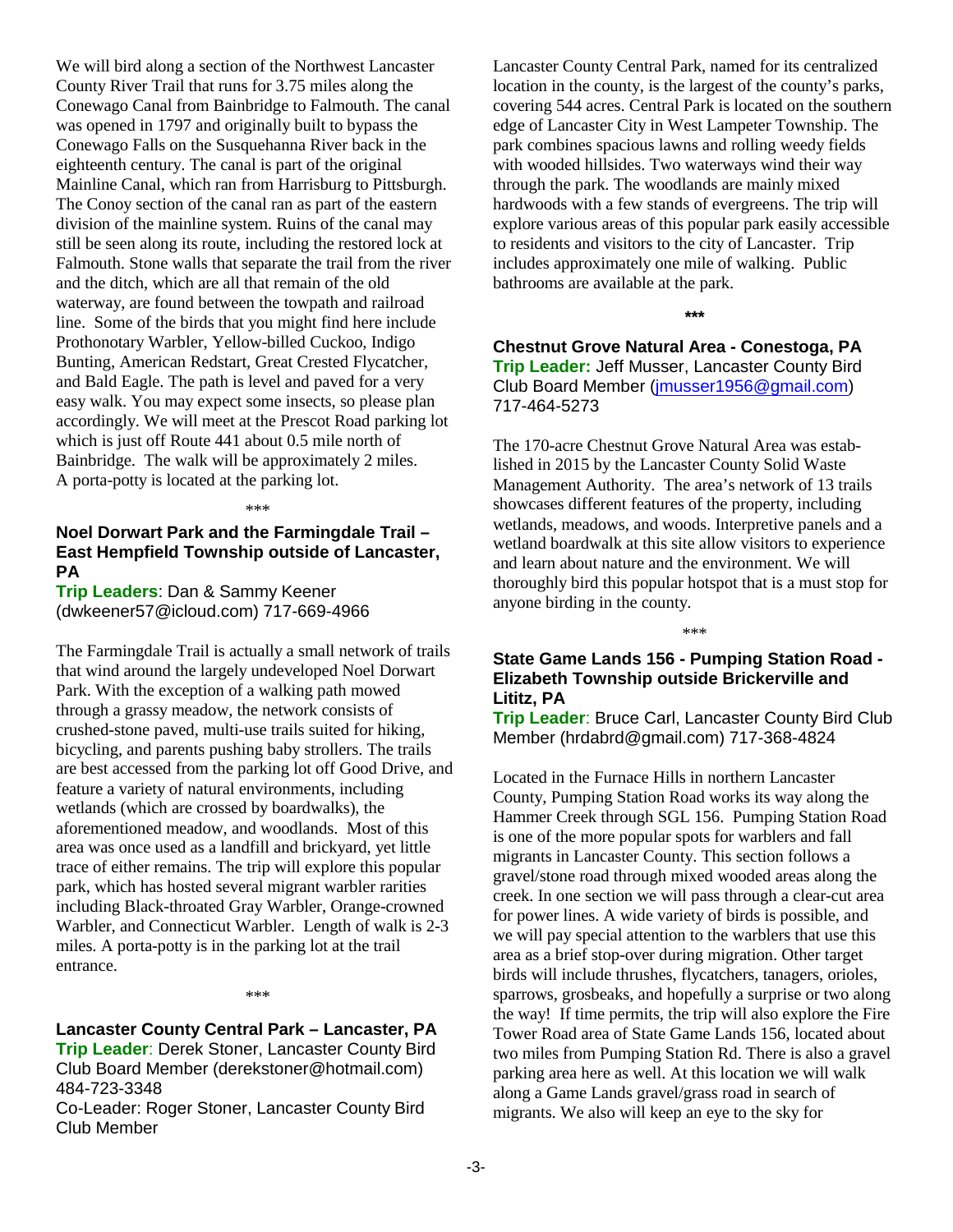migrating raptors as this was Lancaster County's official Hawk Watch location for many years from the mid 70s until sometime in the 90s.

Regular hiking shoes/boots will be fine for this trip as the bulk of the walking will be on mostly level gravel/grass covered roads. Total walking distance would be about 2 miles for Pumping Station Rd and 1-2 miles at the Fire Tower Area.

Please meet at the gravel parking area on the north side of Rt 322 at 7 a.m. No restroom facilities or porta-potties are available at this location. Closest restroom facilities are in Brickerville at one of the gas stations at the main intersection with Rt 501. Cell phone reception is also poor at this location.

\*\*\*

#### **State Game Lands 156 - Dead End Road - Elizabeth Township outside of Brickerville and Lititz, PA**

**Trip Leader:** Dan Mummert, Wildlife Diversity Biologist, PGC (dmummert@pa.gov) 717-823-3401

Located in the Furnace Hills, the Dead End Road area of SGL 156 is one of several popular spots and noted for warblers and fall migrants as well as a diversity of upland forest birds. This trip will pass along a dirt access road through mixed wooded areas that occasionally open up into clear-cuts. We'll be hiking at a leisurely pace, mostly on single-track paths through upland forested habitat with a few small creek crossings. The topography is gentle to moderately inclined. This is one of the more popular spots in Lancaster County for fall migrant birding. Other than the isolated forest environment, there are no bathroom facilities at this location.

\*\*\*

#### **Susquehannock State Park – outside Drumore, PA**

**Trip Leader**: Tom Amico, Lancaster County Bird Club Member (tamico@comcast.net) 717-419-4208

This 224-acre park in Lancaster County provides a variety of activities and an amazing view over the Lower Susquehanna River. The park is home to 11 hiking trails varying in difficulty. Totaling over five miles, the trails showcase a variety of flowers and trees, as well as opportunities for birdwatching. Several trails lead to the overlooks, which offer stunning views of the Susquehanna River. The trip will offer ample opportunities for exploring a variety of mixed habitats adjacent to the Susquehanna River. This trip will include visits to two

overlooks along the Susquehanna with mostly easy walking, but a little uphill grade will be encounted returning from the second overlook. We will bird the overlooks and woodland edges and meadow along the Park Road which is level. Hiking shoes are suggested as the grass is often wet, so sneakers do not do well. Typical eastern woodland birds with various water birds along the river are expected. The timing is very good for high numbers of Great Egrets as well as a few Bald Eagles moving along the river. Pileated Woodpeckers are common in the park. Walking distance will be one to 2 miles. Bathrooms and a porta-potty are available at the park. Meeting time is 7:00 a.m.

\*\*\*

#### **Muddy Run – outside Holtwood, PA**

**Trip Leader**: John Lahr, Lancaster Co. Bird Club 2nd Vice President (johnlahr324@gmail.com) 717-284-3497

**Saturday Co-Leader:** Pam Fisher, Lancaster County Bird Club Member

Muddy Run Reservoir is a pumped-storage (hydroelectric) generating facility. It is located on the east shore of the lower Susquehanna River. It derived its name from the original Muddy Run, a small tributary of the Susquehanna that ran through a valley which was flooded to create a 985-acre storage reservoir. The area includes a recreation lake, a park, and 1,900 acres of old fields, woodland, cultivated fields, and plantings by the PGC and the Soil Conservation Service. The trip will explore the reservoir area and mixed habitats of Muddy Run Park. This walk will be at least 1.5 miles; and if the group decides, the loop may be enlarged to a 3.5-mile walk through a weedy field for extra sparrow habitat. Porta-potty on site.

**Safe Harbor Park and Arboretum & Safe Harbor Dam - Conestoga, PA Trip Leader:** Joshua Houck (montejosh102@gmail.com) 717-826-4602

\*\*\*

Along the quiet waters of the Conestoga River, wooded hillsides line this route and comprise some of the best woodland habitat in the central Susquehanna area. The shaded woods, often with a lush carpet of wildflowers and peaceful riverbanks, make a pleasant setting for very good birding. The Conestoga River ends its trip through Lancaster County at Safe Harbor. Land birding in this vicinity can be very rewarding. There are extensive woodlands, both deciduous and coniferous (planted), and several large areas are maintained as public parks. The Susquehanna River in the Safe Harbor Dam area is attractive to large numbers of gulls and at times to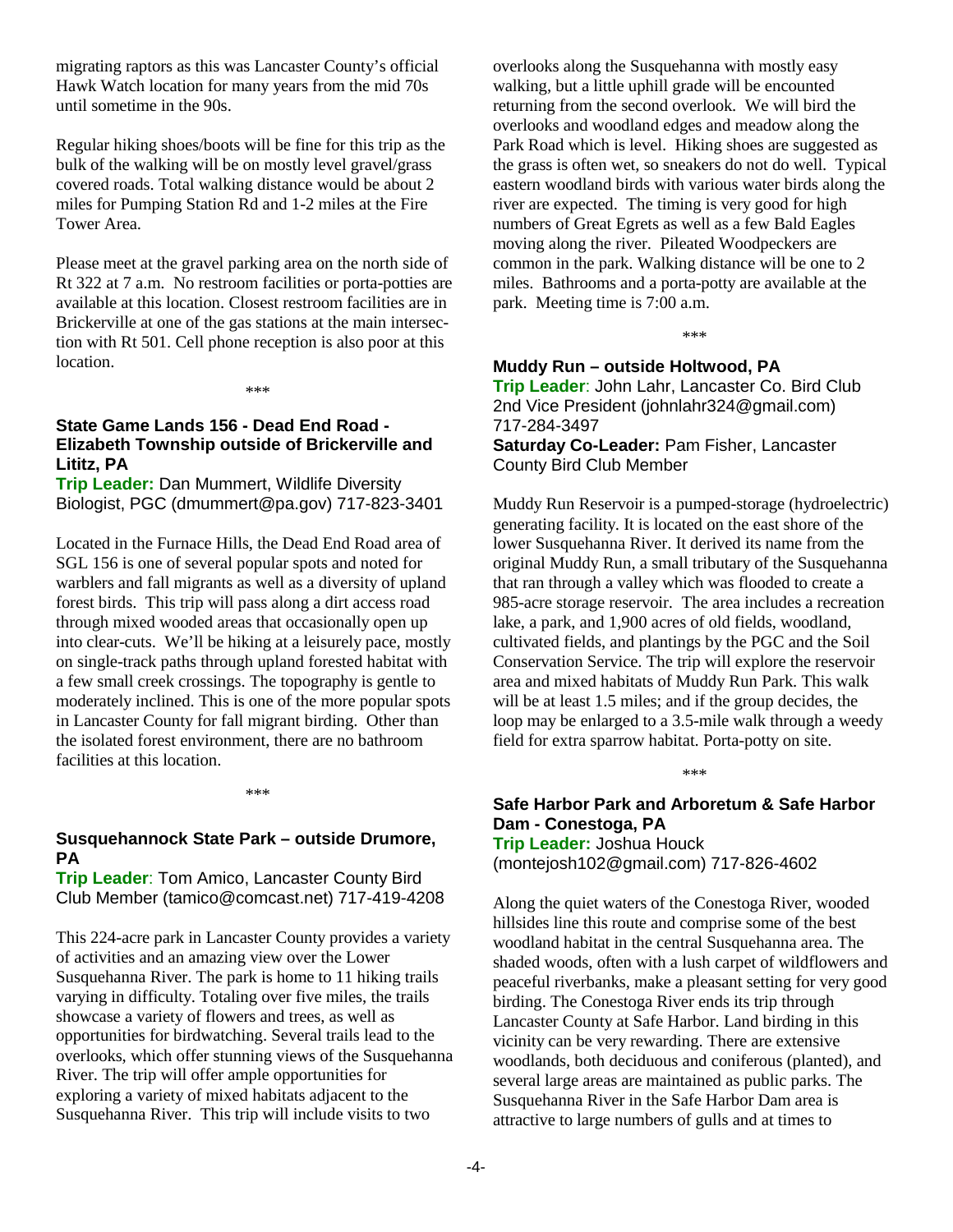concentrations of waterfowl. An extensive area above the dam at the Observation Point provides good birding opportunities year round.

\*\*\*

#### **Riverfront Park and Northwest Lancaster County River Trail (***Saturday Only***) - Marietta, PA**

**Trip Leader**: Emily Broich, Lancaster Co. Bird Club 1st Vice President (emilybroich@gmail.com) 717-333-9146 Co-Leader: Laura Kemmick, Lancaster County Bird

Club Member

Located north of the town of Marietta, East Donegal Township's Riverfront Park boasts numerous recreational options and is an access point for the Northwest Lancaster County River Trail that features a great viewing area for the Susquehanna River. The park and access are also part of the 53-mile Susquehanna River Water Trail – Lower Section, managed by Susquehanna Heritage. The Susquehanna River Water Trail – Lower Section is designated as a National Recreation Trail. The trip will explore the park's habitat and adjoining river corridor as well as mixed habitat along the River Trail to include a few different wetland areas. The terrain is basically level, and we will stay mostly on the gravel/paved trail, with some walking on fairly level grassy areas. Wear comfortable, sturdy shoes to walk up to 2-3 miles around the park and along the trail. Porta-potty is available at the site.

We will meet at the river viewing area at the Rivertrail Pavilion in Marietta, PA, at the main parking area at 7:00 a.m. This is convenient if you prefer to bring your own scope.

#### \*\*\*

#### **Swatara State Park and Second Mountain Hawk Watch (***Sunday Only***) - outside Annville, PA (Lebanon Co.)**

**Trip Leader**: Jonathan Heller, Lancaster Co. Bird Club Member (jonathan.heller@comcast.net) 717-940-6067

The 3,520-acre Swatara State Park consists of rolling fields and woodlands situated in the Swatara Valley between Second and Blue mountains. The scenic Swatara Creek meanders the length of the park and is surrounded

by forests and wetlands that support a diversity of wildlife. This area can be a productive area for Connecticut Warbler. Conditions permitting (sometimes the vegetation is too thick and not conducive to group birding), the focus of the first part of the trip will be looking for this species. To maximize our chances, the group will meet at 6:30 a.m. at the Trout Run Parking area in Swatara State Park and drive a few miles to a nearby location. After spending some time checking hedgerows and small woodland patches, we will return to the Trout Run area and walk a couple of miles (easy conditions) to look for migrant songbirds. After the approximate 2-mile walk concludes, we will drive to Second Mountain later in the morning to observe migrating raptors. Second Mountain Hawk Watch is open to the public and located on Second Mountain Ridge in Lebanon County, PA. The hawk watch sits on the border of Fort Indiantown Gap and State Game Lands 211. The operation of the Hawk Watch is an all-volunteer effort administered by the Second Mountain Hawk Watch Association. A porta-potty is available right at the watch and parking area.

\*\*\*

**Conejohela Flats (***Sunday Only***)** - Departing from Blue Rock Road Boat Launch, Washington Boro, PA \*Kayak or canoe required or arrange rental with local outfitter\*

**Trip Leader**: Eric Witmer, Lancaster County Bird Club Member (flatbirder@gmail.com) 717-314-0623 Co-Leader: Mike Epler, Lancaster County Bird Club Member

If you want shorebirds, this is the trip for you! The "Flats" are a combination of small brushy islands and adjacent mud flats on the Susquehanna River. The mud flats are produced when Safe Harbor Dam lowers the Lake Clarke area of the Susquehanna for electricity generation. A mixture of shrubs, some deciduous trees, grasses and sedges cover the islands. The flats are exposed and flooded weekdays by the operation of the dam. When exposed in spring and fall, they provide habitat for migrating shorebirds. There are also some larger islands with deciduous growth. Shorebird numbers will be influenced by the weather and especially the water level of Lake Clarke that is regulated by Safe Harbor Dam. Gulls and terns would also be target species. There is a portapotty at the Blue Rock Road Boat Launch.

*For lodging suggestions for the PSO Annual Meeting, please see page 11.*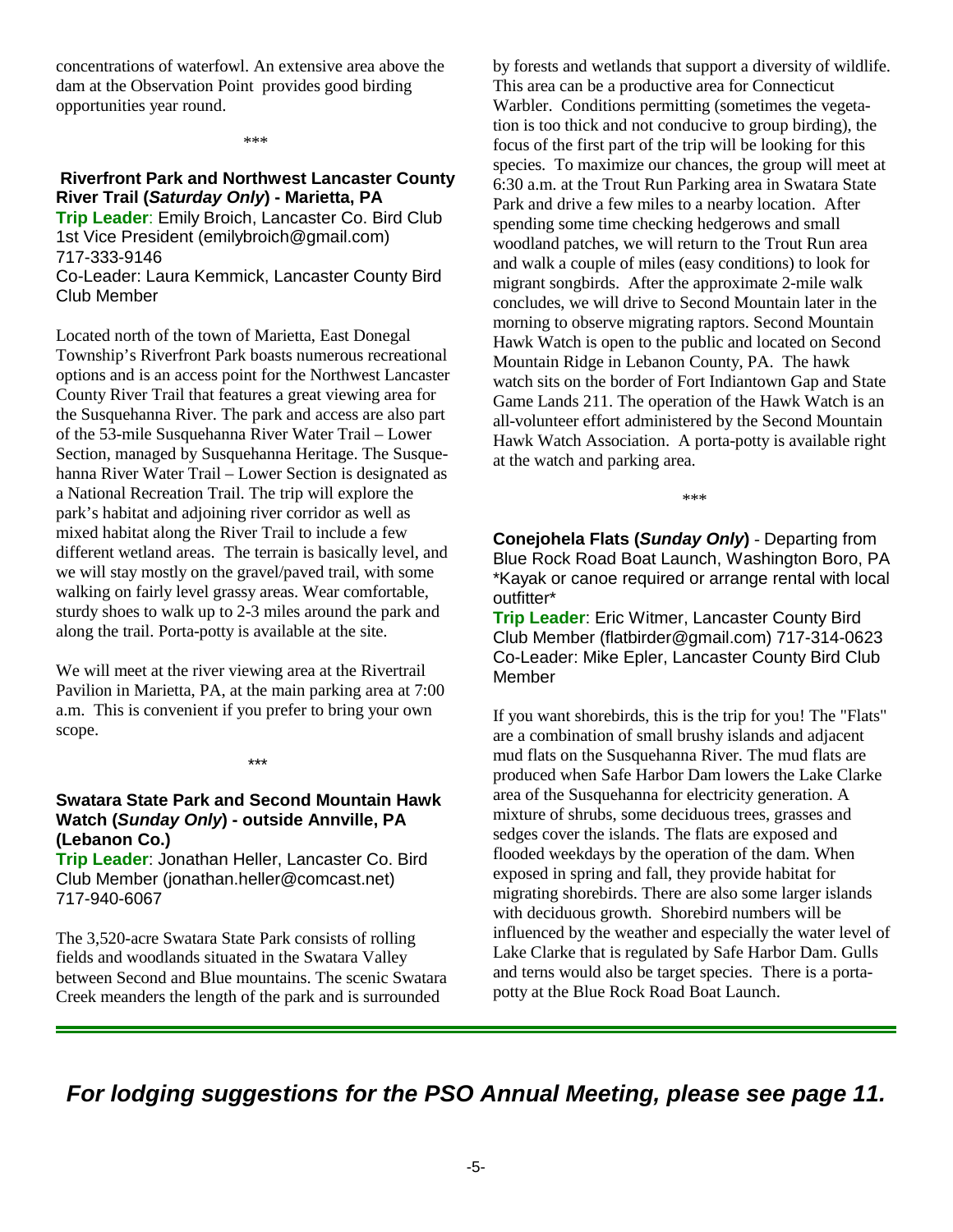### **PSO Annual Meeting September 16-18, 2022 Middle Creek Wildlife Management Area**

#### **Friday, September 16, 2022**

- 3:00 5:00 p.m. Streamside Tree Planting Project
- 5:00 7:00 p.m. Registration
- 7:00 p.m. Business Meeting
- 7:30 p.m Bird Trivia

#### **Saturday, September 17, 2022**

6:30 a.m.? Departure for Various Field Trips at Designated Locations; see pages 2-5 of this newsletter. Meeting times vary, so check the particular field trip you have chosen on line at the PSO website (pabirds.org).

#### *Lunch on your own following field trips*

- 1:00 p.m. How citizen science has advanced the study of avian reproduction, presented by Robyn Bailey, NestWatch Project Leader (In person)
- 2:00 p.m. She sings, too! Female bird songs in North America and beyond, presented by Lauryn Benedict, Professor of Biological Services at the University of Northern Colorado (Remote)
- 3:00 p.m. Habitat happenings at Middle Creek Wildlife Management Area, presented by Brant Porter, PGC (In person)
- 3:40 p.m. Awards Presentations
- 4:00 p.m. Bird List Wrap-up
- 4:30 p.m. A world on the wing: The global odyssey of migratory birds, presented by Scott Weidensaul (Remote)
- 6:00 p.m. Wrap-up

#### **Sunday, September 18, 2022**

7:00 a.m. Gathering for Field Trips at Designated Locations. Meeting times vary, so check the particular field trip you have chosen.

#### *Registration Forms will be available on-line after July 1. If you need a paper copy, please contact Margaret Higbee (724-354-3493 or [bcoriole@windstream.net](mailto:bcoriole@windstream.net)) with your name and address.*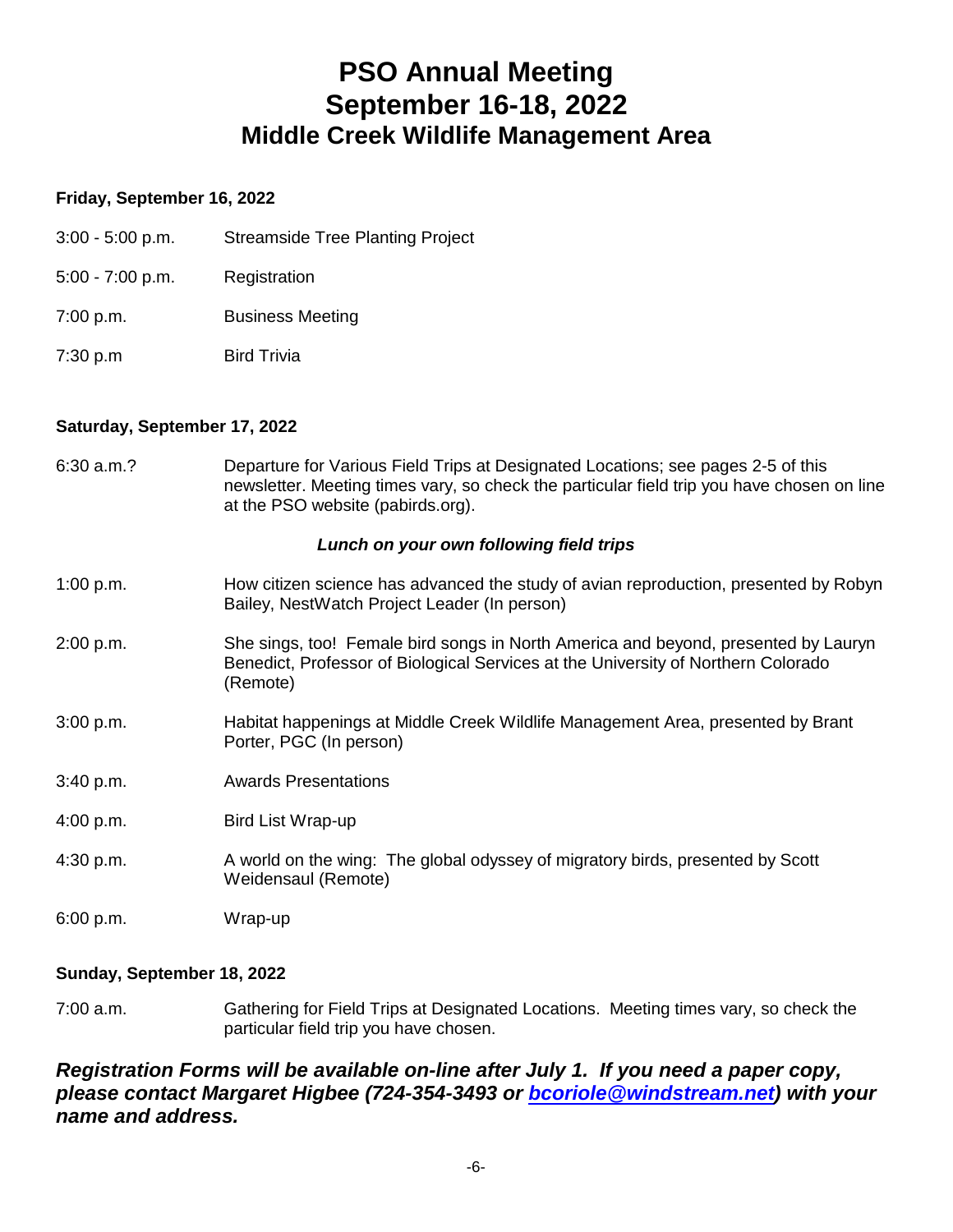### **Afternoon Speakers at Our Annual PSO Meeting**

#### **Robyn Bailey – Project Leader, NestWatch**

**Presentation Description**: NestWatch is Cornell Lab of Ornithology's citizen science project focused on nesting birds. This nationwide monitoring program is designed to track status and trends in the reproductive biology of birds, including when nesting occurs, number of eggs laid, th number of eggs that hatch, and how many hatchlings survive. This database is intended to be used to study the current condition of breeding bird populations and how they may be changing over time as a result of climate change, habitat degradation and loss, expansion of urban areas, and the introduction of non-native plants and animals.

**Speaker Bio:** As the Project Leader for NestWatch, Robyn Bailey manages the research, education, and communication initiatives with her expertise being nesting biology. The Cornell Lab has been monitoring nesting birds' reproductive success since the 1960s, and this longterm database is the nation's richest source of information on avian reproductive biology. A large focal area of the project is nest boxes, and how best to provide them and support the birds which use them. Her interests also include habitat management, historical data, and student mentoring. Robyn has a B.A. in Field Biology from Huntingdon College and an M.S. in Fisheries and Wildlife from Michigan State University.

\*\*\*

#### **Lauryn Benedict - Professor of Biological Sciences at the University of Northern Colorado**

**Presentation Description:** Do female birds sing? They certainly do. Female bird song is more common and widespread than is generally appreciated. This presentation will offer an overview of the diversity of female songs, including many from North America and a few used in spectacular partner duets. It will discuss what can be learned from studying the songs of female birds and explain how birders can help advance the field by looking for singing females in their own backyards.

**Speaker Bio**: Lauryn Benedict is fascinated by the social lives of birds. She has spent the last 20+ years researching birds to figure out how they use sounds to signal meaning and coordinate behaviors. Her recent work examines song in both male and female birds. Lauryn holds a B.A. from Cornell University and a Ph.D. from the

University of California Berkeley. She is a Professor of Biological Sciences at the University of Northern Colorado, where she teaches ornithology, animal behavior, and animal diversity.

\*\*\*

#### **Brant Porter, PA Game Commission**

#### **Middle Creek's Habitat Happenings**

**Presentation Description**: Did you know that more than 300 species of birds and mammals call Middle Creek Wildlife Management Area home? Come join us to learn more about the wildlife habitat management that occurs on one of the most uniquely managed 6,000+ acre State Game Lands in Pennsylvania. Brant will be discussing the various habitats that occur at Middle Creek WMA such as grasslands, savannahs, wetlands, and forests; as well as the various tools used to create diverse conditions throughout the year such as timber sales, water drawdowns, and prescribed fire. Diverse habitat  $=$  diverse wildlife. Attendees will catch a glimpse of what attracts Middle Creek's year round residents and long distant migrants!

**\*\*\***

#### **Keynote Address: Scott Weidensaul**

**Presentation Description:** The talk will provide an exhilarating exploration of the science and wonder of global bird migration as described in his recent bestselling book, *A World on the Wing: The Global Odyssey of Migratory Bird*s. In the past two decades, our understanding of the navigational and physiological feats that enable birds to cross immense oceans, fly above the highest mountains, or remain in unbroken flight for months at a stretch has exploded. What we've learned of these key migrations—how billions of birds circumnavigate the globe, flying tens of thousands of miles between hemispheres on an annual basis—is nothing short of extraordinary.

Bird migration entails almost unfathomable endurance, like a sparrow-sized sandpiper that will fly nonstop from Canada to Venezuela—the equivalent of running 126 consecutive marathons without food, water, or rest avoiding dehydration by "drinking" moisture from its own muscles and organs, while orienting itself using the earth's magnetic field through a form of quantum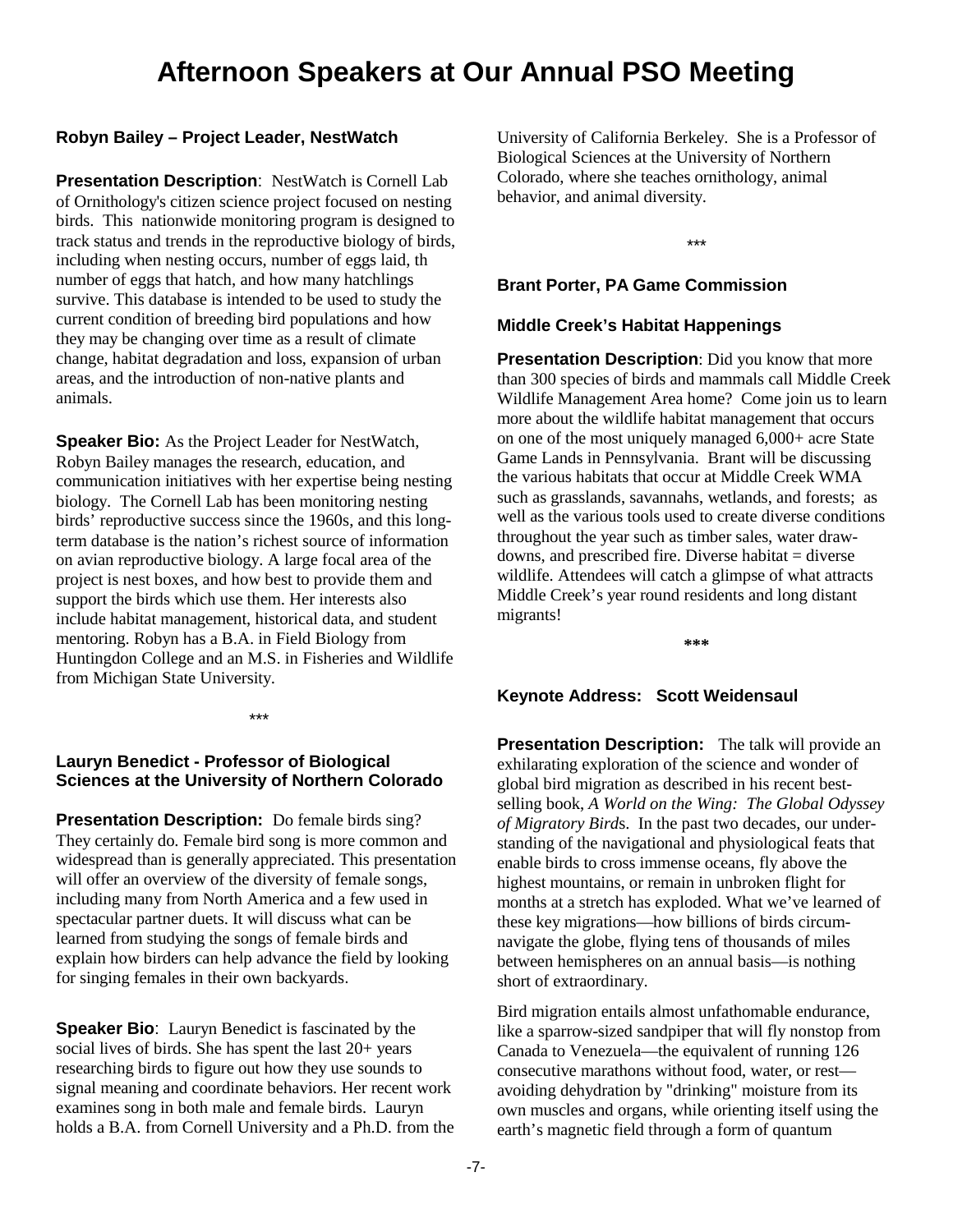entanglement that made Einstein queasy. Crossing the Pacific Ocean in nine days of nonstop flight, as some birds do, leaves little time for sleep, but migrants can put half their brains to sleep for a few seconds at a time, alternating sides—and their reaction time actually improves.

These and other revelations convey both the wonder of bird migration and its global sweep, from the mudflats of the Yellow Sea in China to the remote mountains of northeastern India to the dusty hills of southern Cyprus. This breathtaking work of nature writing from Pulitzer Prize finalist Scott Weidensaul also introduces readers to those scientists, researchers, and bird lovers trying to preserve global migratory patterns in the face of climate change and other environmental challenges.

#### **Speaker Bio:**

Born in 1959, Scott Weidensaul has lived almost all of his life among the long ridges and endless valleys of the Appalachian Mountains, a landscape that has defined much of his work. His writing career began in 1978 with a weekly natural history column in the local newspaper, the Pottsville *Republican* in Schuylkill County, Pennsylvania, where he grew up. In later years he wrote long-running columns for the Philadelphia *Inquirer* and Harrisburg *Patriot-News.*

Weidensaul has written more than 30 books, including his widely acclaimed *Living on the Wind: Across the Hemisphere with Migratory Birds* (North Point 1999),

which was a finalist for the 2000 Pulitzer Prize. His newest book, *A World on the Wing: The Global Odyssey of Migratory Birds* (W.W. Norton, U.S.; Picador, U.K.) is a *New York Times* bestseller. Weidensaul's writing has appeared in dozens of publications, including *Audubon*, *Living Bird*, *Bird Watcher's Digest* and *National Wildlife*, among many others. He lectures widely on conservation and nature and directs ornithological programs for National Audubon's famed Hog Island Center on the coast of Maine.

In addition to writing about wildlife, Weidensaul is an active field researcher whose work focuses on bird migration. He is a co-director of Project Owlnet, a collaborative effort among nearly 125 banding and research stations across North America studying owl migration, and for more than 25 years he has directed a major effort to study the movements of Northern Sawwhet Owls, one of the smallest and least-understood raptors in North America. Scott co-founded Project SNOWstorm, which uses cutting-edge tracking technology to study Snowy Owls, and is a founder of the Critical Connections project, which is tracking the migration of birds that breed on National Park lands in Alaska. He co-founded the Northeast Motus Collaboration, which is creating a network of nearly 150 automated telemetry receivers across the mid-Atlantic region and New England to track the movements of bats, insects, and small birds. Scott Weidensaul is a Fellow of the American Ornithological Society. He and his wife Amy now live in the northern Appalachians of New Hampshire.

### **PSO Bird Quiz**

How well do you know your Pennsylvania birds – from past seasonal summaries in *Pennsylvania Birds*?

- 1. "The bird mentioned in every report was (*xxx*)*.* It certainly was a single species winter invasion." January-March 1987
- 2. "Bad news: the wanton despicable destruction of a *(xxx)* heronry in *Bradford*." April-June 1992
- 3. "But the highlight of the quarter's honker extravaganza was a (*xxx*) in *Berks*." January-March 1997
- 4. "There has not been an accepted record of (*xxx*) in the state since they stopped breeding here back in the mid-1970s." April-June 2000
- 5. "The last confirmed breeding of (*xxx*) in PA goes back to 1999, although summering individuals were reported as recently as 2007." June-July 2010

(*Answers on page 20*)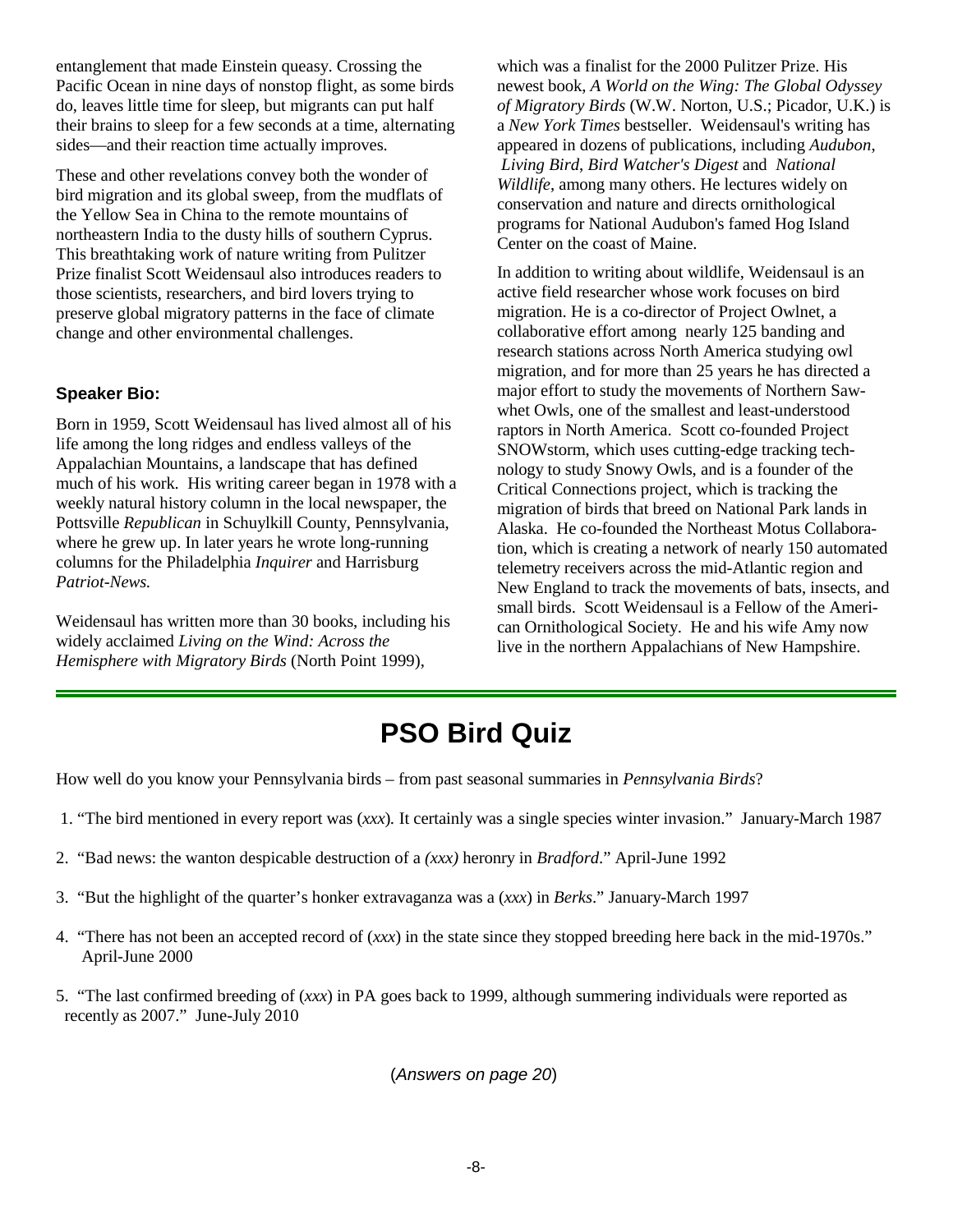# **2022 Spring Migration Round-Up**

Another Migration Round-Up has come and gone. This May, the Spring Migration Round-Up was held the  $7<sup>th</sup>$  to the  $15<sup>th</sup>$ . What started in the fall of 2020 with just two parks asking birders to come out to tally as many species as possible within a nine-day period, has grown to eighteen state parks taking part. The parks and their species tallies were: Bald Eagle (103), Black Moshannon (105), Canoe Creek (114), Codorus (96), French Creek (74), Lackawanna (115), Little Buffalo (124), Little Pine (60), Locust Lake (92), Marsh Creek (88), Mt. Pisgah (64), Nescopeck (107), Poe Valley (66), Prince Gallitzin (116), Ricketts Glen (101), Sinnemahoning (111), Tuscarora (59), and Yellow Creek (111). Little Buffalo (*Perry*) put in a great effort and finished way out in front with 124 species after holding a solid lead the entire duration.

These Migration Round-Ups, advertised as competitions between the parks, have goals that reach much deeper for park staff, specifically our park educators (granted, we do enjoy those bragging rights!). Since each park differs in ecological composition, from the mudflats found at Yellow Creek (*Indiana*) to the 1,275-acre Lake Marburg at Codorus (*York*) to the primarily forested environment of Poe Valley (*Centre*), there is no level playing field since some parks have an ecological advantage for bird diversity over others. We realize this and is why we view the competition aspect of the event as superficial.

#### So, if it's not about winning, what are we hoping for?

For starters, we hope to showcase how valuable PA State Parks are for conservation, in this case for birds. Whether certain species are finding their preferred breeding habitat or transient individuals are dropping in to build up fat reserves before continuing, park staff are always interested in learning more about what is happening within each respective park. According to eBird data, Lackawanna (*Lackawanna*) added three species to its park list, most notably an Eastern Whip-poor-will, while Mt. Pisgah (*Bradford*) added three neotropical migrants, including a Prairie Warbler. A Mourning Warbler was added to Canoe Creek's (*Blair*) already extensive list. Rickets Glen (*Luzerne, Sullivan & Columbia***)** had the notable find of an American Bittern, and straggling migrants were encountered at Little Pine (*Lycoming*) where a Horned Grebe was reported and at Bald Eagle (*Centre*), which boasted a White-winged Scoter.

Other finds may have a more significant impact, such as a county first record of a Swainson's Warbler found in Black Moshannon (*Centre*) in the 2021 Spring Migration Round-Up or Marsh Creek (*Chester*) getting in on the

action of the recent influx of Arctic Terns (another county first according to eBird data). Prince Gallitzin (*Cambria*) had a Common Gallinule that allowed itself to be seen by a number of folks, while a handful of parks, including Nescopeck (*Luzerne*), had reports of Blue-winged x Golden-winged Warblers, a subject of much research looking into the genetics of these two parental species.

Of course, we want the event to go towards something bigger, so we encourage the use of eBird to share sightings. Using eBird allows access to the data by anyone interested, much like me, as I look at these records to write this.

The other goal of this event is to take advantage of birds being a readily viewable taxon of wildlife, allowing park educators to better connect people with nature. The simple promotion of the event with photographs and updated checklists on social media may allow a non-outdoorsy person to realize we have Yellow Warblers with their vivid plumage or American Woodcocks that look *all* around with their large, buggy eyes. Of course, to truly pique the interest of the public and spark a new passion for birds in someone, park educators present interpretive programs that tie in with the Round-Up. Sinnemahoning (*Potter & Cameron*) utilized their pontoon boat to take park visitors around G.B. Stevenson Reservoir specifically to scan for birds, while a guided bird walk at Locust Lake (*Schuylkill*) treated attendees to a memorable experience with not one, but two Barred Owls. Poe Valley (*Centre*) held a Bird Walk Bingo catered to a younger audience and their families.

By taking full advantage of a 9-day stretch focused on birds and offering related educational programs, park educators can introduce non-birders to the beauty, roles, and importance of birds. We can even take it a step further and use avian examples to help drive home environmental issues such as: climate change, habitat loss, invasive species, and biodiversity. By introducing young people to birds, we hope to develop the next generation of birders, naturalists, and biologists, and increase the appreciation of the natural world in all people.

So, we thank all of you who made it out to our parks to help add to our tallies, knowledge base, and experiences. Moving forward, we look to include additional parks and continue the event's growth.

> Tony DeSantis Environmental Education Specialist PA DCNR, Lackawanna State Park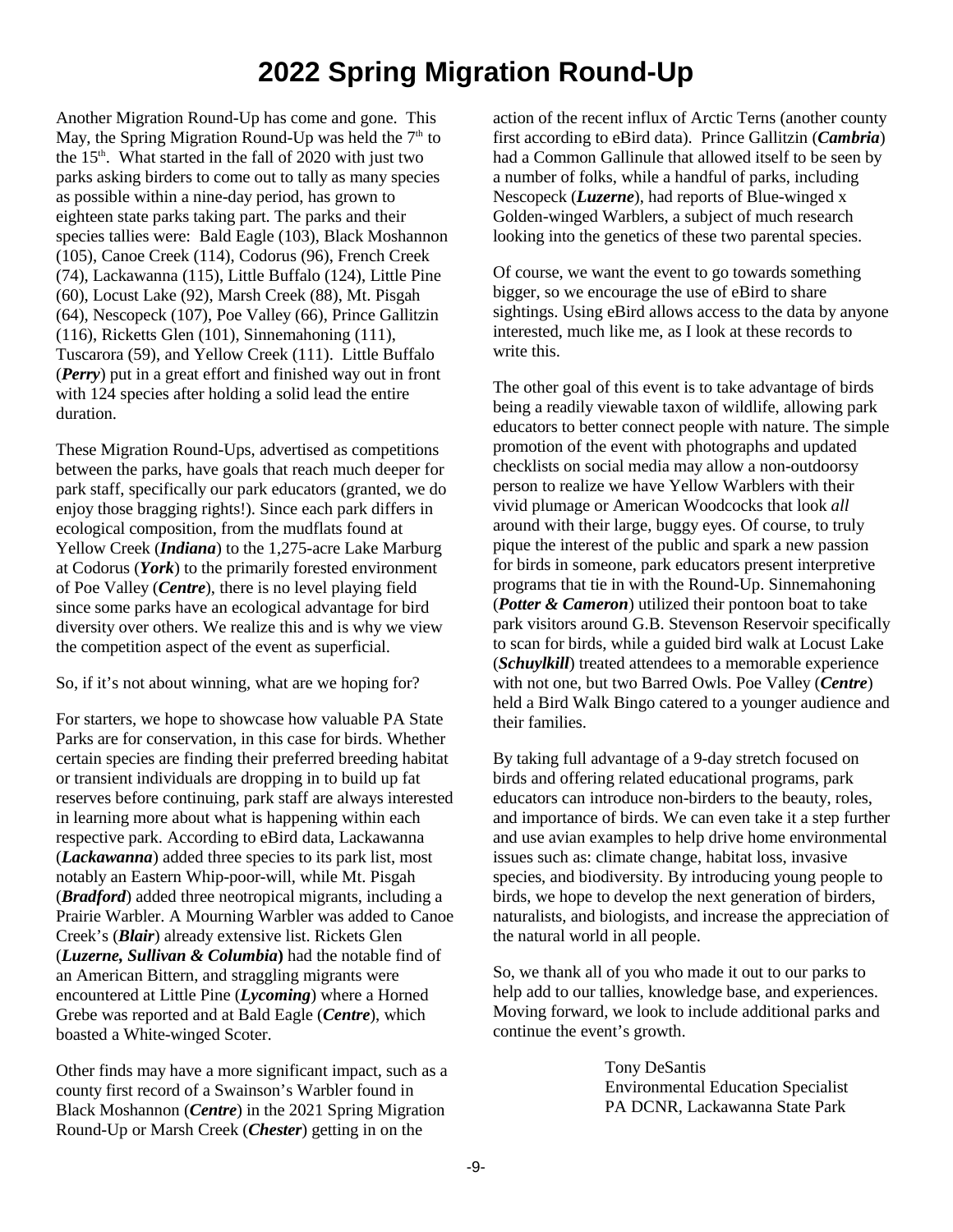### **THE SECOND ANNUAL BREEDING BIRD BLITZ FOR CONSERVATION**

**June 17-20, 2022** 



Grab your bins for the 2022 Breeding Bird Blitz for Conservation (B4C). The Ruffed Grouse, our state bird, is the B4C logo.

One of the most important PSO conservation projects for

members and friends is rapidly approaching: the 2022 Breeding Bird Blitz for Conservation (B4C). Scheduled over four days, starting Friday, June 17, and ending Monday, June 20, birders can use one, two, three, or all four days to explore Penn's Woods – listening and watching for birds, then entering their observations into eBird (hopefully).

So far, 15 teams have registered. The deadline is **June 12**. If you haven't registered, it's easy: Go to [breedingbirdblitz.org](http://breedingbirdblitz.org/) and click on the **Registration tab** at the top menu. You'll need to have a roster of team members, a name for your team, designated captain, and the captain's phone number and email. You may also want to register as a Youth Team or Low Carbon Team. After you've registered, email a photo or logo that's about 300 x 300 pixels to [blitz4conservation@gmail.com](mailto:blitz4conservation@gmail.com), so the photo will be added to your team's page.

We know that some of you want to donate instead of doing the team thing. That's fine! Just make a donation to your favorite team or make a general donation. Details here: [www.breedingbirdblitz.org/donate-teams](http://www.breedingbirdblitz.org/donate-teams)

New for this year:

- Let's raise \$15,000 this year (2021: \$10,645 was raised).
- Let's have more teams and more birders this year (2021: 22 teams with 89 participants).
- Each team has their own page now so donations go directly to PSO on behalf of a team, or

you can make a general donation directly to PSO. Click on the **Donate/Teams** tab to see how.

- New Partners New Projects: 100% of the donations will be split evenly between these organizations:
	- Willistown Conservation Trust: early successional habitat work to provide native plants for birds
	- The Ned Smith Center for Art and Nature: replace invasive plants with native plants
	- $\bullet$  Erie Bird Observatory: Fund a summer intern in Field Ornithology
- New Flagship Birds: Northern Saw-Whet Owl, Golden-winged Warbler, Piping Plover.

#### *Note there are no prizes awarded for finding these birds during the Blitz.*

 We're aiming for more than the 152 species recorded in 2021.

Don't forget to read the rules, review the contest categories, and solicit donations. You can ask friends and relatives to donate directly to your team page: PayPal, credit card, or by check. It's that easy!!

Remember, birds are in big trouble due to habitat loss and degradation, pesticides and other toxins, invasive species, collisions with glass and tall structures, climate change, and the pet trade. The Blitz is a chance for PSO members and friends to make a positive impact for birds!

> Laura Jackson, Conservation Chair Bedford County [mljackson2@embarqmail.com](mailto:mljackson2@embarqmail.com)

# **Field Trip – Hawk Mountain**

#### **November 12-13**

Tag along to enjoy raptor watching at this famous landmark! Golden Eagles will be the target species, but we expect other hawks, falcons, and Bald Eagles. This is a great way to study these birds. More details will be announced soon.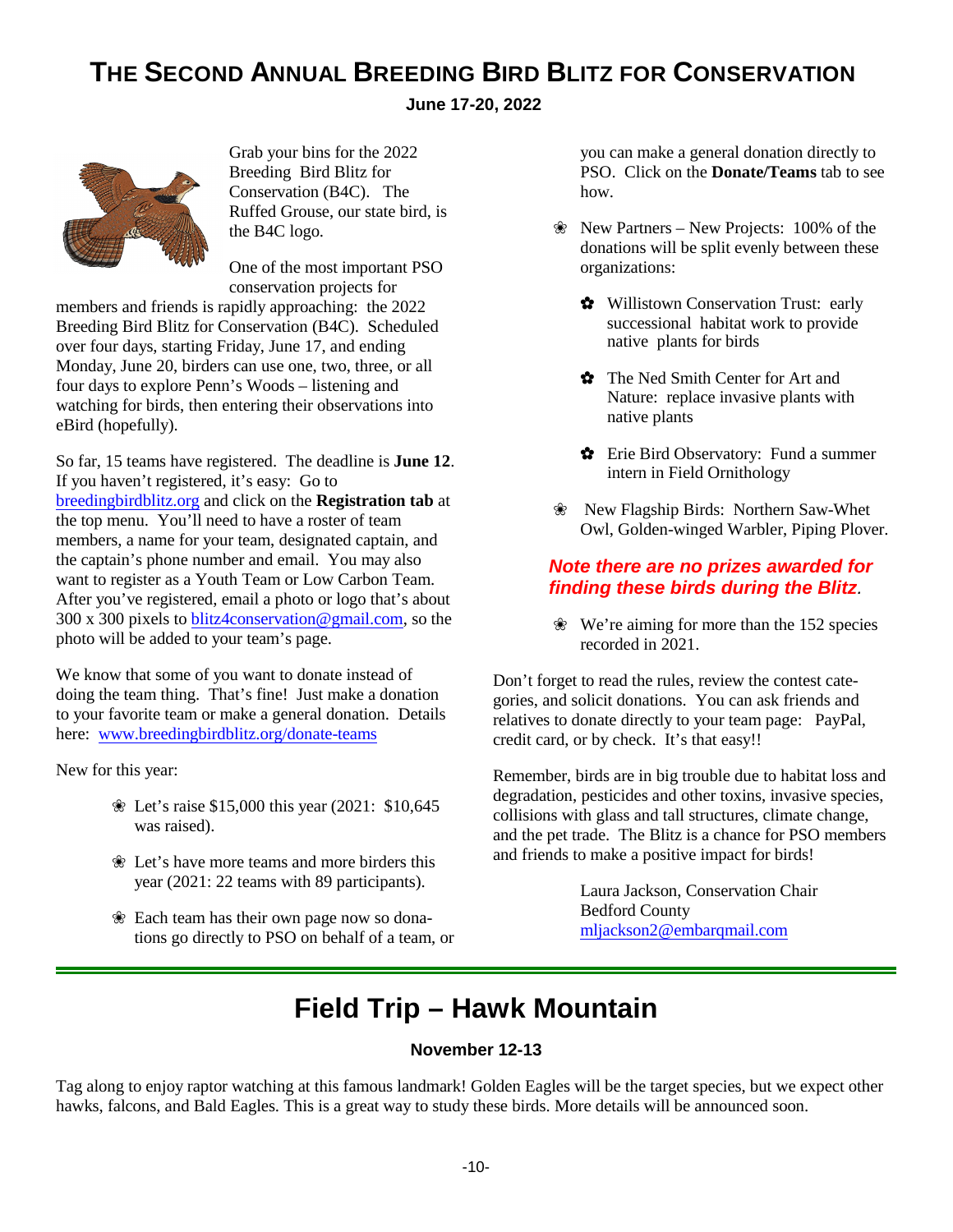# **PSO Partnering with Hillstar Nature to Provide Trip to Virginia's Eastern Shore**

In addition to PSO's in-state field trip calendar, we are pleased to begin once again offering field trip options farther afield. With the complexities of planning and delivering high-quality out-of-state travel experiences, this will be done in coordination with professional guides and travel companies. We are excited to announce that the first of these opportunities will take place this fall and will be led by George Armistead and his company, Hillstar Nature. George is a PSO member from Philadelphia and well-known to birders across Pennsylvania and the nation. The Eastern Shore of Virginia trip described below is a Hillstar Nature trip being offered exclusively to PSO members. Each registration will include a donation from Hillstar to PSO's Youth Scholarship Fund.

**October 6-9, 2022** - Classic Delmarva: Join PSO friends, George, and local Virginia birders for a long weekend of birding Cape Charles/Kiptopeke at the mouth of the Chesapeake Bay and the tip of the Delmarva Peninsula. At peak season for Peregrine Falcon migration, songbirds, and Monarch butterflies, we'll enjoy visiting an array of fabulous well-known birding spots, from Chincoteague and the Eastern Shore of Virginia National Wildlife Refuges, to Kiptopeke State Park, the new Ned Brinkley Preserve, and the saltmarshes and farmlands where shorebirds and raptors move through in force. Willis Wharf often harbors several hundred Marbled

Godwits, while White Ibis continue to swell in numbers throughout the region. Brown-headed Nuthatches squeak away like rubber duckies in the pine woodlands, and October is a good time to search for marsh sparrows and is prime vagrant season as well. There will be plenty of great seafood options around, with a variety of places for folks to stay (including camping), as we pursue birds in the Spartina saltmarsh grasses, the meadows of seaside goldenrod, and the loblolly pine forest.

Contact George Armistead at info@hillstarnature.com for more info.

This is a self-drive event. Hillstar Nature will provide a list of places to stay, but guests will choose and book their own accomodations. We will meet at birding locations each day for our field outings and then meet for a social event one evening and a lecture by a local naturalist on another evening. We have included some time and flexibility during our time here, too, for folks to relax, hang at the hawk watch, chase butterflies, or examine the town of Cape Charles.

We hope many members will take advantage of this opportunity for a spectacular birding adventure, and we hope to offer additional excursions for PSO members with Hillstar and other partners in the coming years.

### **PSO Educational Series: Birds of Ricketts Glen State Park**

Monday, July 25, 2022 – 7 p.m.- 8 p.m.

Join us online to hear Doug Gross (PA Game Commission wildlife biologist, retired) discuss the habitats found in and around Ricketts Glen State Park and how they contribute to the area's designation as an official

Pennsylvania Important Bird Area by the National Audubon Society.

In addition to reviewing the natural history of breeding birds found in the park, the history of ornithological studies on nearby North Mountain will be discussed.

# **Lodging for PSO Annual Meeting**

Lodging: On your own. Hotels within 25 minutes of Middle Creek WMA include:

Hampton Inn – Lebanon (20 min, \$\$); Hampton Inn & Suites – Ephrata (20 min, \$\$); Roadway Inn & Suites - Myerstown (formerly Lantern Lodge) (20 min, \$); Lititz Inn/Suites (19 min, \$); Comfort Inn Suites Manheim – Lebanon (27 min, \$\$\$); Holiday Inn Express & Suites, Lebanon (20 min, \$\$\$) Fairfield Inn & Suites Marriot Lebanon (21 min, \$\$\$). There are also numerous B&Bs in the Lancaster area.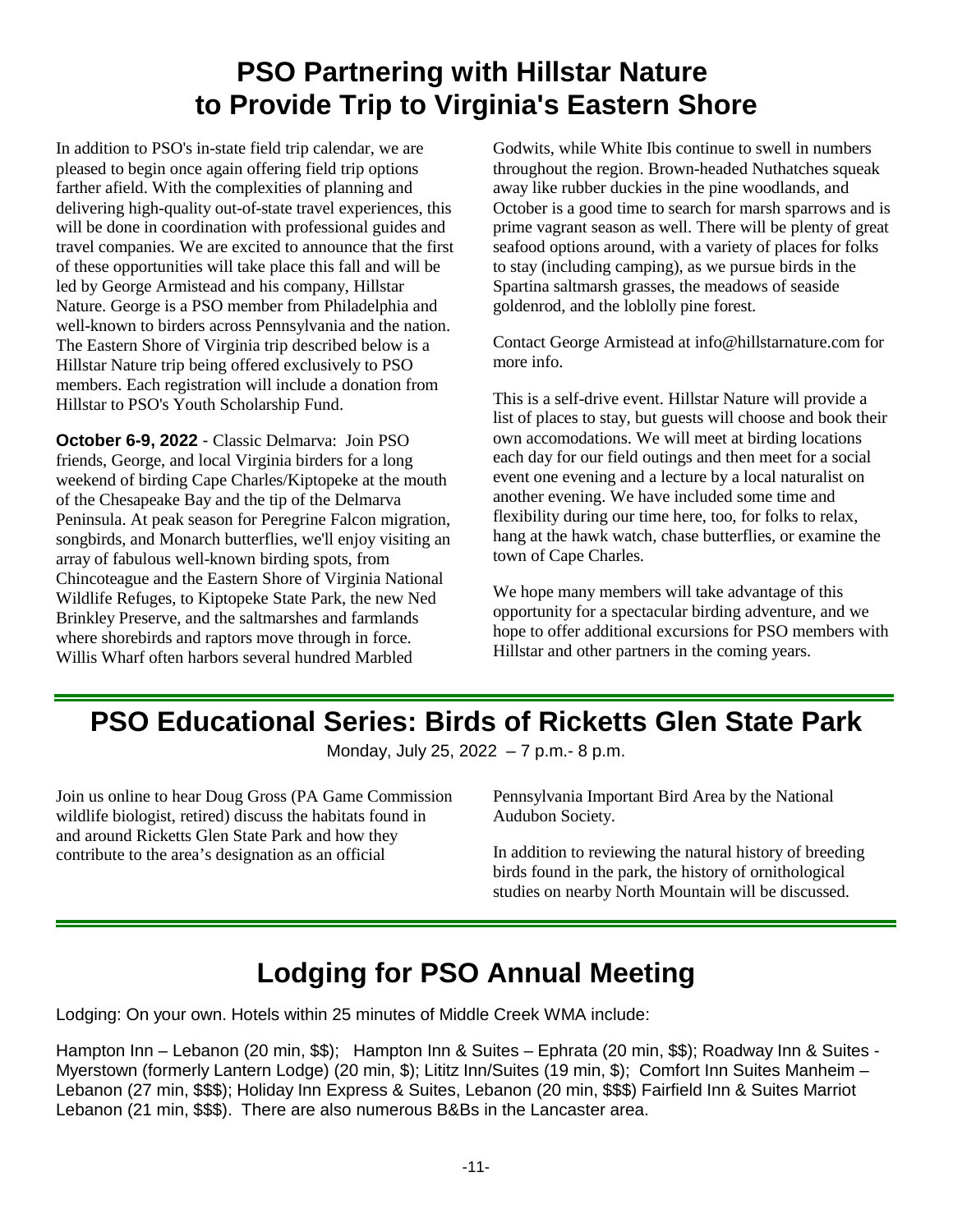# **Recap of PSO Board of Directors' Meeting**

The Pennsylvania Society for Ornithology Board of Directors met on March 16, 2022, with 14 directors present for the teleconference meeting. The minutes of the January 25, 2022, board meeting were approved. No treasurer's report was given, but it was noted that PSO is in good shape financially.

It was announced that the venue for the 2022 annual meeting will be Middle Creek Wildlife Management Area to be held September 16-18. There will be no formal banquet. Three speakers will be scheduled on Saturday afternoon in addition to the keynote speaker. All afternoon activities will be concluded by 6:00. Field trips will be led by the Lancaster County Bird Club. T-shirts and mugs will be available directly from the printer and ordered on line. A motion was made to purchase pins in the shape of Lancaster County with a Barn Owl on it. Vendors will be invited to attend the meeting. It was suggested that attendees may want to come early on Friday afternoon to help plant trees.

The current editor of *Pennsylvania Birds* plans to resign, so a new editor must be found by early 2023.

The Breeding Bird Blitz for Conservation will be held June 17 through 20. The three organizations with which PSO will be partnering are the Erie Bird Observatory, Ned Smith Center for Nature and Art, and the Willistown Conservation Trust. The species of special concern are the Piping Plover, Golden-winged Warbler, and Northern Saw-whet Owl. This year's goal is \$15,000.

The first webinar had 240 viewers. They will continue every other month. All annual meeting speakers will be recorded.

The Cambria County turnout for the "county spotlight" was a success. The next county will be Adams County from April 22-25. Progress has been made setting up out of state field trips through a tour guide.

A complete transcript of the meeting minutes may be found on the PSO website.

Roger V. Higbee, Secretary

# **Attention, Listers!**

Pennsylvania Birdlists is now fully online. You can now search the lists to look at everybody's numbers or just one birder's numbers. Statewide or by County. Life or Annual. And Big Days.

Just go to pabirds.org and click on Birding, then Birdlists.

From the Birdlists page, you can read the rules, Annual Reports, and look at the numbers (Search).

Because there are now no space limitations (as was the case when all of the numbers were printed in *Pennsylvania Birds*) there are no minimums for reporting. If you only have 22 birds in Cameron County, that's okay.

And, because you can enter all of your county totals, the Totals Ticks listings will be based on those numbers. Please update your county lists (see below).

In transferring the data from old records into the new online database, there were a lot of name variations. I was not sure which name to use in some cases (Andrew, Andy, Drew – Deborah, Deb, Debbie – you get the idea).

I would appreciate if everyone would go to the list and look up your records and let me know what name you prefer.

Also, PSO members can now enter their numbers directly. However, they must first set up a Birdlists account. To do so, send me your name as you would like it to appear in the listings, your email address, and a password of your choosing. I will verify your PSO membership and set up an account and then send you the login information. You will then be able to login and enter/edit your numbers.

Send your information to fhaasbirds@gmail.com.

Non-PSO members can still submit numbers by filling out the annual report form and mailing it to Andy Keister or by emailing their numbers to him.

Andy will still be monitoring the numbers (looking for typos, etc.) and soliciting comments on the year gone by, Bird of the Year, etc., and will write up an annual report which will be published in *Pennsylvania Birds*.

Frank Haas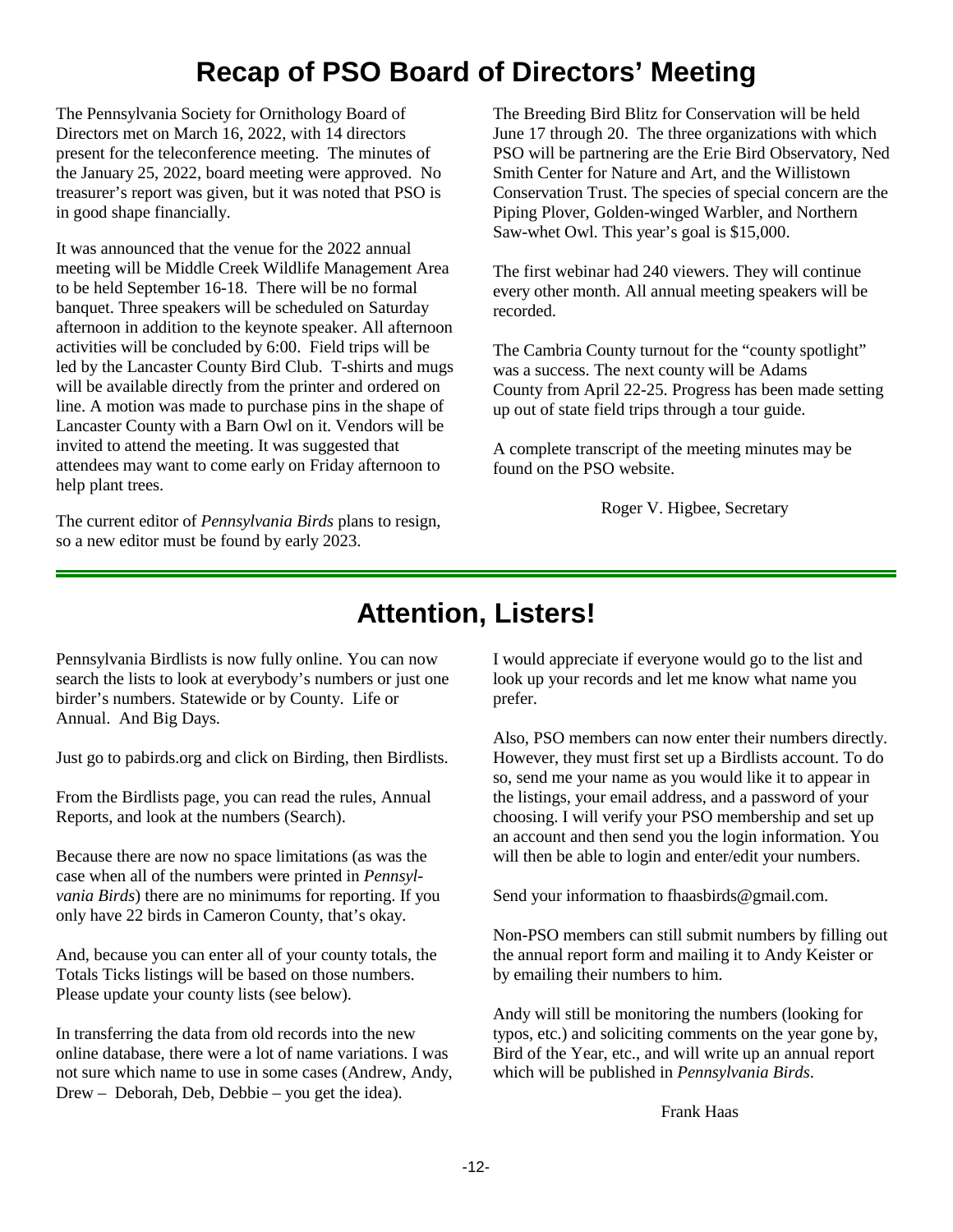# **Cambria County Birding Spotlight**

By Chad Kauffman

PSO decided to start a new birding adventure by spotlighting various counties across the state. We selected Cambria as our first for March 4-7, 2022. We were fortunate to have Tony DeSantis involved as he worked at Prince Gallitzin as the Environmental Education Specialist for several years. Many of his old friends were glad to see him back, and I am sure he was glad to visit again.

We hope to promote hotspots, bird as much as we can, lead some walks, get groups to hit various locations, and see what we could put on the eBird map during the challenge. We had everyone share their checklists with PSO Birding Data, and we also created a Trip Report list to share with anyone who wished to see our results.

My son Noah and I arrived in the evening, and we hoped to see a few birds before it got dark. We lucked out and spotted some waterfowl on the little bit of water that was open. As dusk kicked in, we heard American Woodcocks peenting on Long Road. We worked the evergreens by the parking area by doing an Eastern Screech-Owl call, and lo and behold across the lake one or two Barred Owls returned a call. I was able to record on the Merlin App and add the recording on the eBird checklist.

We were joined by Joe Gyekis and his son Henry for the weekend, and we got up early to do some birding on our own before we met the crew for Tony's official field trip at 8 a.m. We worked our way to Long Road again and found large flocks of American Goldfinches, probably a few hundred; and in that flock we picked out some Purple Finches and Red-breasted Nuthatch. We also noted the frog sound that the Hooded Mergansers were making and the noisy Tundra Swans as well.

We were to meet at 8 a.m. with Tony and the crew at the marina where we were surprised to see a lot more people than we'd expected. They were ready to be led around to bird, almost giving us a sense of normalcy. We ended up with 22 people throughout the day until afternoon with some coming and others going. We were glad to see two younger kids who came along with adults; they had their bins with them, too. It was nice to see them asking questions and noting birds on our stops. We did get a glimpse of Julia Plummer who was doing birding on her own so she could avoid the crowds and get sound recordings to add to our bird checklists.

With more than 95% of the lake frozen, the waterfowl that were there were concentrated until spooked by ice

fisherman or the Bald Eagles flying around. Birds, including gulls, gathered on the ice at times.

When we parked at McDermott Trail to walk down to the water's edge to get close to the waterfowl, it was well worth the walk. We were able to scope the ducks as well as getting much closer bin looks. We hit several more areas on the north side of the lake where the highlight was the special cookies that Susan Braun broke out for the crew. All of a sudden Susan became the favorite person in the group.

Raptors were busy with nice winds and lifts. We had great looks at many Red-tails, Red-shoulders, Bald Eagles, American Kestrels, Cooper's Hawks, and Turkey Vultures.

As noon approached, many in the group started peeling off, so we finished the group trip at the ranger's station looking at the feeders and visiting the restrooms.

It was now time to expand our search area outside the park, so we went searching for field birds. We found some Horned Lark flocks, some blackbirds, and many raptors out and about.

Another spot we looked forward to visiting was Slate Lick Run which provided more waterfowl species and our first good looks at American Tree Sparrow. We tried our hardest to pish up a Swamp Sparrow here and at a few other places, but it seemed they just weren't around yet.

On a tip from our friend Tina Alianiello, we visited SGL 108 - Killbuck Run Habitat Restoration Area. We parked at the gate, split up, and walked back the roads. As many as five Fox Sparrows, Hermit Thrush, Purple Finch, Golden-crowned Kinglet and others were tallied. We also heard a mobbing Blue Jay flock that kicked up an Eastern Screech-Owl calling. We didn't have to walk far past the gate, probably less than 100 yards, but this certainly is a spot worth checking in various seasons.

We decided to end the day at dusk at Dugan's Marsh past the ranger's station. We hoped to see Short-eared Owls, Wilson's Snipe, American Woodcock, etc. Tony and Joe walked around the property while I stayed with the scope. No owls came, but they got some great birds with almost a dozen American Woodcocks, Eastern Towhee, a closeflying Hooded Merganser, and Wood Duck.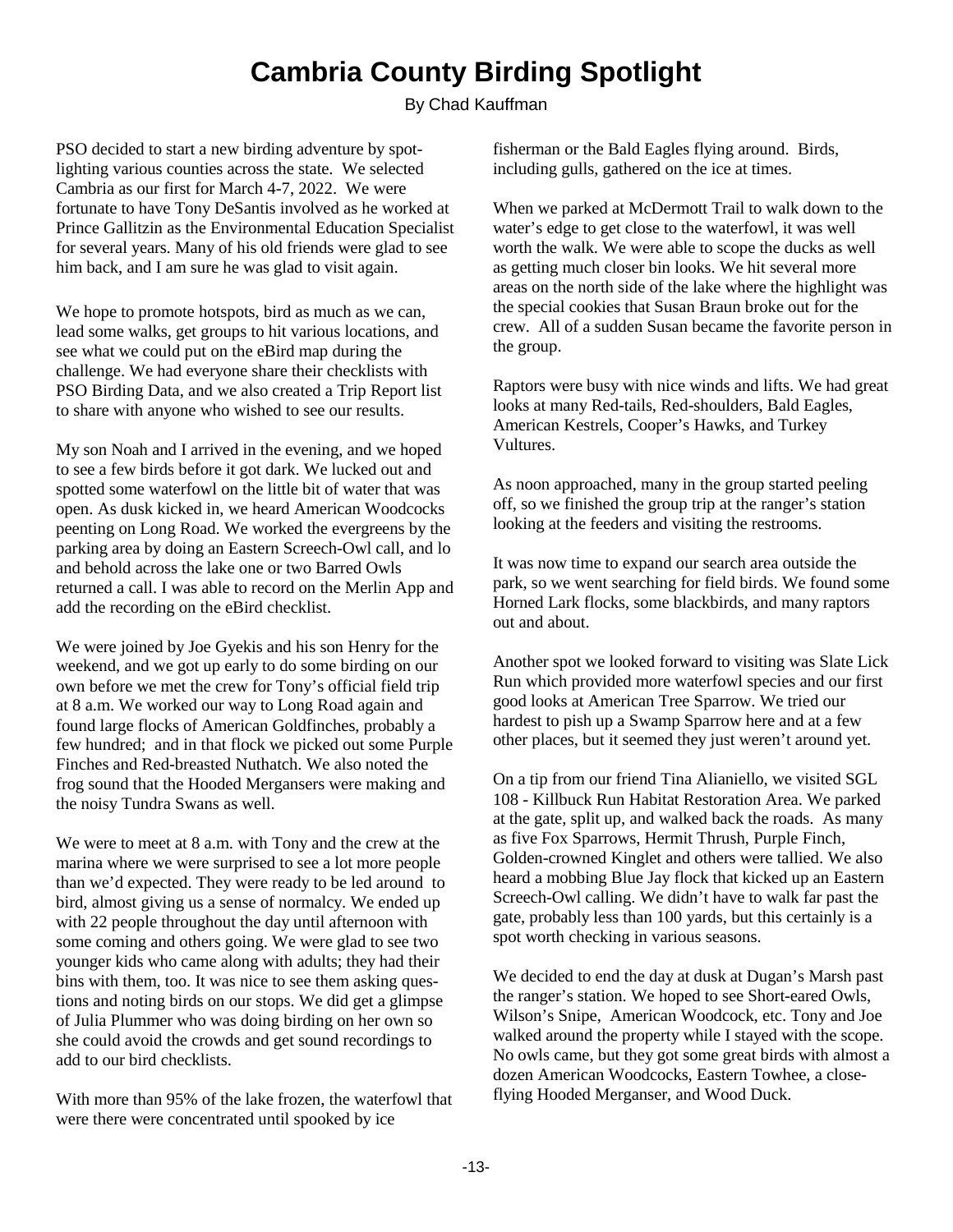We got another early start on Sunday for Day 3 of the spotlight. We hit Long Road first, then beelined down to Slate Lick Run again before the rain which had started to drizzle. We were pleased to find American Tree Sparrow, Rusty Blackbird, and Gadwall, among the other waterfowl. The Tree Swallows came in with the warm southern winds right on cue.

Heading back to the marina, Tony let us know that he had seen Eastern Meadowlarks, and we counted five of them as well as more Killdeer. I spotted a larger gull on the ice with the Ring-billed Gulls, so we were able to call our only Herring Gull of the weekend as well as adding Northern Pintail. Joe was also able to snag a photo of a Wilson's Snipe as it flew over his head – not an easy thing to do!

We ended with 76 species on the four-day spotlight, 131 checklists, 47 species with pictures, and 8 species with audio recording.

Vern Gauthier was joined by Bill Oyler hitting hotspots in the southern part of the county. Roger and Marg Higbee birded all four days. Tina Alianiello, Pam & Winnie Illig, John Carter, and Court Harding all participated and added checklists.

We were pleased at how nice Mother Nature treated us with the weather. Even with frozen lake conditions, we still listed a nice selection of waterfowl as well as some seasonal birds for early March.

Joe and I were able to add many county birds to our eBird lists and year birds as well.

– Chad Kauffman, Mifflintown, PA

# **Adams County Birding Spotlight Revisited**

by Chad Kauffman

For our second county spotlight, we picked Adams, located in the southern tier. We decided to schedule the spotlight at the end of April, the  $23<sup>rd</sup>$  -  $25<sup>th</sup>$  – giving us more options for spring migrants than a county farther north.

The wonderful people of South Mountain Audubon Society were amazing from the get-go. When we approached them, Debra Siefken and Linette Mansberger had lined up official field trips for each day of the challenge.

On Friday, nine people attended the field trip to Long Pine Reservoir in the Michaux State Forest. Mike Bertram led the field trip, and 38 species were recorded. The big surprise was a Peregrine Falcon. Also on Friday, Julia Plummer took part of the weekend doing her audio recordings while birding and was able to get 14 species on sound which is a great addition to birding challenges like this. Julia visited a few places on her own to add her data to our challenge. When she does her recordings, it is best to be solo to eliminate noise from other birders talking, moving, etc. We thank her for helping on both of the spotlights so far.

I had to work until noon before I could head down to meet with Vern Gauthier who started a bit earlier in the day than I did. Work does get in the way of birding many times. On the way to meet Vern, I was excited to cross the

Adams County line and start my own checklist. Broadwinged Hawk and Eastern Meadowlark were nice additions. I jumped in with Vern who led me around on a route that was close to some routes he had run on a Christmas Bird Count. We were saddened to realize a really nice spot he had enjoyed and had received permission to bird near Biglerville had been sold, and many "no trespassing" signs had been erected. We birded along the road and still picked up a few goodies for the day. After completing a number of checklists in the afternoon, we had a quick dinner at Tommy's Pizza and went back out to do late afternoon/dusk birding. We ended the day at Michaux, where we tried really hard to kick up American Woodcock, Eastern Whip-poor-will, and maybe some owls. We did get an Eastern Screech-Owl to respond, but none of the others would show themselves. We did have a larger owl-like response on the powerline cut at the eastern end of the forest before the campgrounds. Although we leaned towards Barred Owl, we decided to not officially mark the checklist. Sometimes you have to consider dogs or people and just can't make the call.

Saturday morning, Vern and I started with a lap around Lake Heritage, a gated community where we stayed. We added Common Loon, Osprey, Bufflehead, and Ringbilled Gull.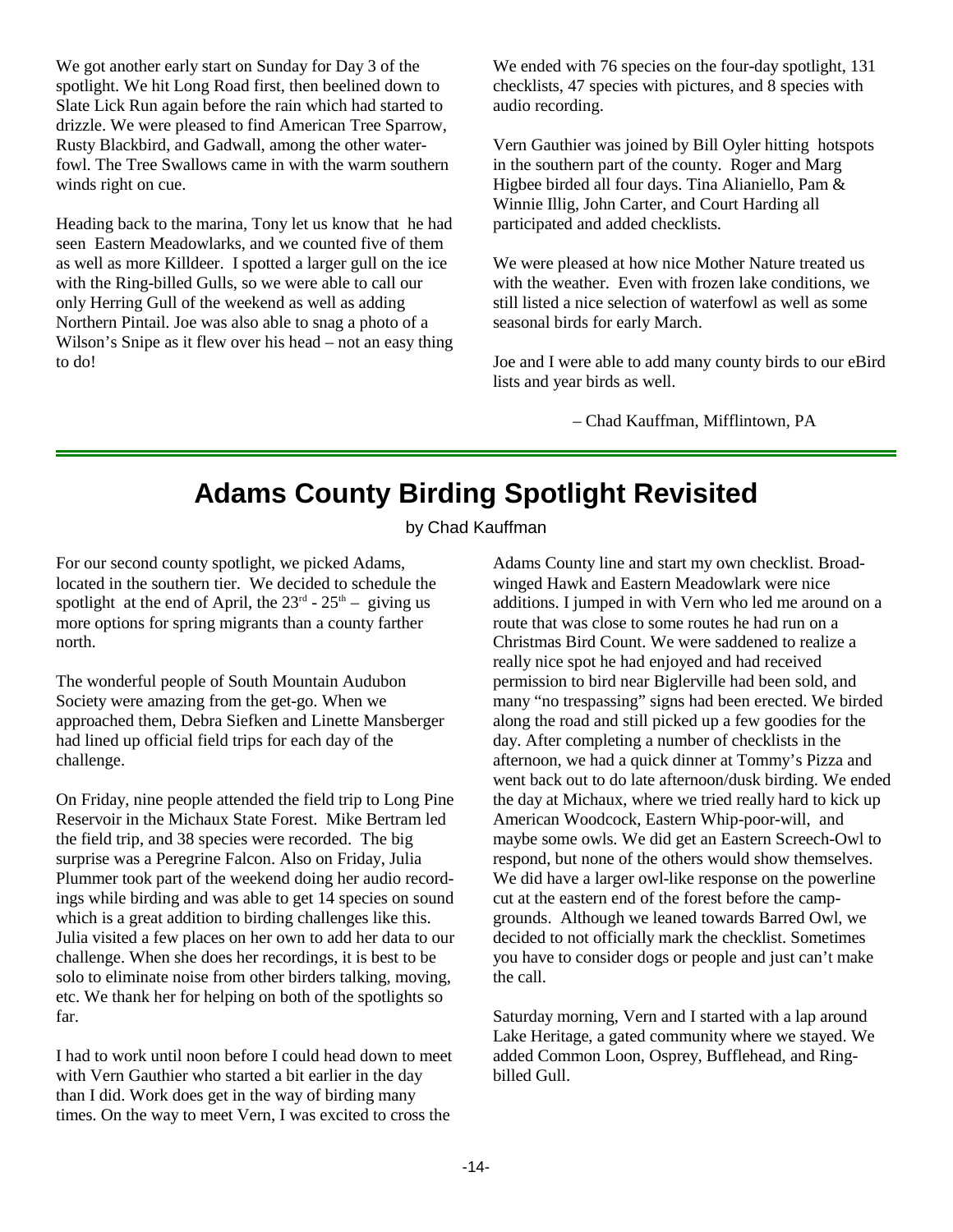We joined the fine people at Strawberry Hill Nature Preserve before the 8 a.m, start time. We started seeing and hearing birds all around the parking lot. We had several Blueheaded Vireos right by our cars, several raptors overhead, and the bushes were busy. Etienne Kingsley did a great job leading a line of 20 birders around trails while we tallied 42 species. Our biggest highlight was seeing and hearing possibly two Hooded Warblers which was the first in the county



One of the highlights for Roger Higbee was a cooperative Vesper Sparrow during the Adams County Spotlight. Photo by Roger Higbee

according to eBird. We also enjoyed seeing a pair of Louisiana Waterthrushes hopping around the creek and hearing them a few times on our walk. A single drake Wood Duck on the small pond and a Broad-winged Hawk carrying food that landed on a few perches gave us great looks and pictures.

After a fine lunch at the Thirsty Farmer, we set out for wetlands on Crooked Creek Road where we added many new species for the day and the weekend. Etienne had suggested this as a wonderful location to bird. From there we went back up to Michaux. As we were pulling into the reservoir, Vern pulled off and was pointing into the woods' edge. I couldn't see what he was pointing at because I was in the car behind him, so he crept out and said there was an American Woodcock bopping its way up the bank. The girls following us were able to get into the woods to see it, hear it, and then saw it fly off across the road in front of me. It is always a treat to see one of these birds in daylight.

At this point in the afternoon, Vern, Annette Mathes, and Tiffany Willow were heading home, and I was joined by Brian Byrnes, who had helped us pick Adams County because his son had Scout adventures in the county that weekend. We soon realized his campsite was near Crooked Creek, so we went back there while awaiting Joe Gyekis to join us. Three laps past those wetlands just kept giving us good looks and new birds for the day. We were able to add both teal species as well as five species of shorebirds. Brian also tallied Grasshopper Sparrow, Savannah Sparrow, Eastern Meadowlark, and Greater Yellowlegs from the campsite, and he found a Peregrine Falcon and Red-headed Woodpecker while hiking the battlefield with the scout group.

Sunday morning Joe left the rental early to charge his Tesla, and I closed it up and made one final lap of Lake Heritage, adding Bonaparte's Gull for the weekend. Before I met with Joe, he was able to add many field birds for the weekend including Vesper Sparrow and Grasshopper Sparrow.

The official field trip to SGL 249 was led by Don Gilbert and some of the regulars from the first two days. Evan Vaeth volunteered to keep the eBird checklist again as he did on Saturday. Twelve birders joined us, and we ended up with 67 species on that walk. It was

a wonderful place to visit and walk on dirt and stone roads. We had so many Brown Thrashers moving around us. It seemed like Blue-gray Gnatcatchers were everywhere. The day warmed up, and the raptors started getting nice lifts, giving us several species during the walk as well as a perched Broad-winged Hawk. Six warbler species were great to add on top of three vireo species. Joe and I lasted until just after noon, having a birders' picnic at the parking lot and deciding to call it a day as both of us had some miles to drive to get home.

On Monday, Deb Siefken led a group of five birders in the southern Adams County grasslands. They looked at various places for a Bobolink, but none were to be found, but they tallied 48 species.

So, thanks to all the people who participated; some on their own, some with various field trips, and some birding while at home or work. We ended up with 121 species from 130 checklists. We also were able to provide photos of 57 species and audio for 14 species in the county. Here is the link for the trip report to see how we fared: <https://ebird.org/pa/tripreport/48743>.

It seemed like the locals really enjoyed others invading their locale, and we really felt welcomed and enjoyed the birding camaraderie you get on birding ventures like this. Many people have shared their emails, phones, joined as Facebook friends, etc. If you want to be social in birding, it is so easy in today's age. If you want to be on your own, you can do that, too. No one judges these things.

I tend to get to Adams County a time or two a year and now will enjoy some of the new spots and possibly hook up with some new birding friends.

Plan to come to Cameron County for our next hotspot adventure.

### **See page 17 for the upcoming Cameron County Spotlight.**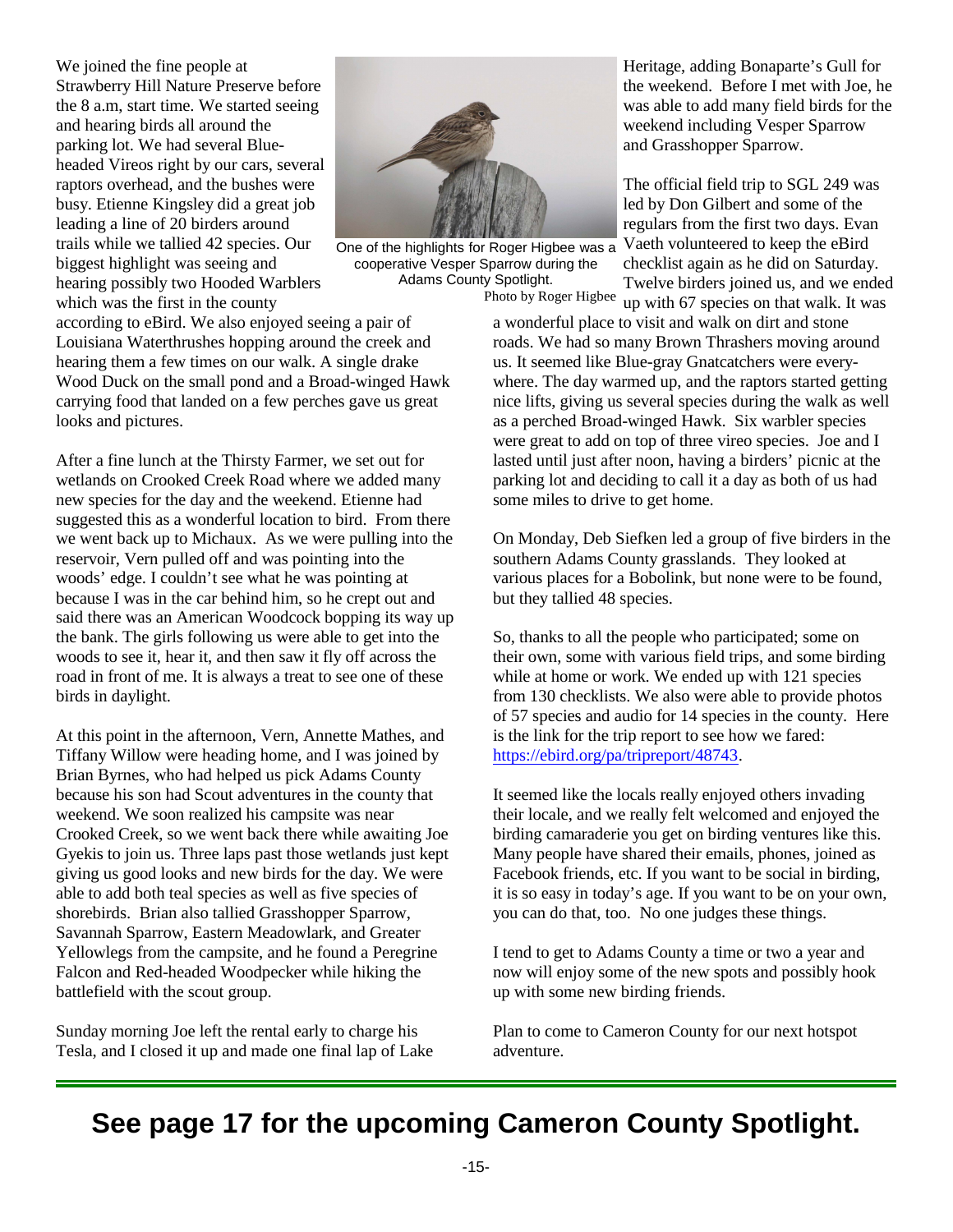# **The Raven Reporter**

**Tales of Discovery about Pennsylvania Birds**



### **The Power of Volunteer Ornithology**

Pennsylvania is one of the top states in the nation for participation in "citizen science." Now the big measure of that is eBird participation. Pennsylvania has it in spades with over 2 million checklists (field trips) contributed by more than 40,000 eBirders over the history of that project. These observations include a total of 4112 "hotspots" as of May 19, 2022. The PA eBirders have observed 447 bird species in the state so far. On the eBird website, anyone can find bar charts on the eBird site for the seasonal occurrences of any of these species and get site lists, for not only the "hotspots" but game lands, state forests, natural areas, county parks, and municipal parks in the state. This is very useful information, not only for recreational birding, but also for anyone who wants to educate the public about birds found at a location (a checklist) or manage a property for birds. Volunteer bird data is the greatest source of information for managing birds and habitat in the state.

*The Second Atlas of Breeding Birds in Pennsylvania* (2PBBA) was an enormous volunteer birding project with many great successes. The volunteer effort was very organized across the entire state with the goal of covering each of the 2PBBA's blocks thoroughly. Over the entire project there were 72,576 block visits which took 106,953 hours. The point counts were conducted by a paid team of field observers who added another 34,719 hours to the entire project. This point count data added a quantitative element to the Atlas that expanded and deepened the range maps created by the Atlas block surveys. As a regional coordinator who spent a lot of time conducting surveys and tracking effort, I feel that all measures of effort are probably under-represented. We volunteers were having so much fun that we surely did not count all the time we spent doing Atlas surveys. Atlasing became routine and ordinary behavior, so it was hard keeping track of all hours spent. We were driven to find as many species in each block as possible and to represent "our" areas as well as we could. A key part of any success with this kind of

project is the sense of ownership of the geographical areas covered and the birds supported there. We wanted it to be the best it could be. In current lingo, these blocks became our local birding patches. We all need to adopt more. What did the 2PBBA give us? It certainly gave us a great bird book with maps of each breeding species and changes in the distribution of these species since the first PBBA conducted in the 1980s. By determining which species had declined since the PBBA, we also faced our potential conservation priority species. Many of these species became our "Species of Greatest Conservation Need" (SGCN) for the Pennsylvania Wildlife Action Plan. Even fairly common species can be determined to be SGCN if they seem to be suffering declines and are vulnerable to more factors that cause more declines and range limitations. Management of these fairly common species are more likely to be successful than attempts to save species at the edge of extirpation. For that reason, Wood Thrush and Cerulean Warbler have become management priorities in the state.

The 2<sup>nd</sup> Pennsylvania Breeding Bird Atlas showed us that many bird species changed appreciably since the prior Atlas conducted in the 1980s. Some of these changes were so extreme that they prompted status changes for species in the state. Long-eared Owl and Northern Harrier were added to the state's Threatened species list. Eventually after further species-specific surveys and review, the Northern Goshawk was added to the Endangered list in 2021. The 2PBBA results seemed to indicate not only a reduction in population size but also a contraction in breeding range, a key element for assessing decline and imperilment. Other species have increased over the last few decades. The Atlas data did not directly lead to their delisting, but Atlas data did document the increase in numbers and range of Bald Eagle, Osprey, and Peregrine Falcon. These are three tremendous successes of wildlife management in the state, reflecting national efforts as well. The monitoring and protection of all three of these success-story raptors depended on volunteer observers for the PGC's Endangered and Threatened species program. None of this could have happened without volunteers! The birding volunteers of PSO are essential to the state's monitoring programs.

#### **Head for the Hills!**

Pennsylvania's great contribution to the world of birds is its big forests where thousands of warblers, vireos, tanagers, flycatchers, and many other songbirds live. A walk along any trail with hemlocks will yield many Blackthroated Green, Magnolia, and fire-throated Blackburnian Warblers. In the glens and log-covered old forests, you will hear the tumbling tumult of a Winter Wren's song and quick "pitz-ah!" of the Acadian Flycatcher.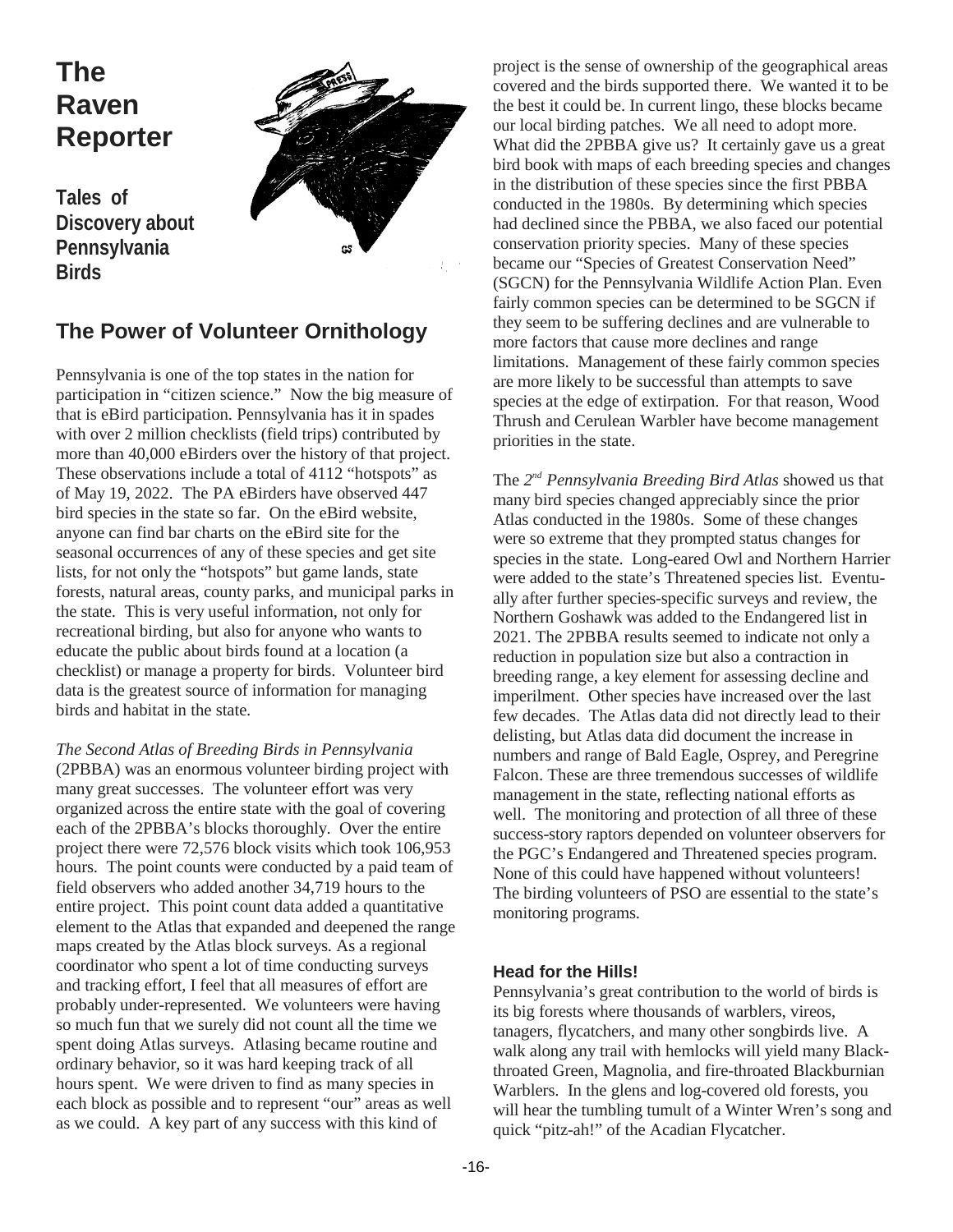It may help to understand where Pennsylvania lacks bird monitoring to look at the counties with the least coverage by eBird, the most commonly used bird observation reporting project. Here are the bottom 12 counties for eBird coverage in the state (number of checklists), starting at the bottom: 67. Cameron; 66. Jefferson; 65. Sullivan; 64. Greene; 63. Venango; 62.Warren; 61.Snyder; 60. Potter; 59. Wyoming; 58. Union; 57. Columbia; 56. Warren. And dishonorable mention of the next poorcoverage counties goes to Forest, Elk, Bradford, Montour, Northumberland, and Mifflin with fewer than 4000 checklists for the six counties. Birders should target these counties for coverage this summer to fill in the blanks of Pennsylvania's "birdscape." Most of these are rural, mostly forested counties. There are plans for a Breeding Bird Blitz this year on June 17- 20, but the gaps in coverage will take more than one weekend to fill, and not everyone is motivated by competitive bird listing. I spend time in a few of these counties and am determined to add more data to their totals

Why is it important to cover these more rural and remote counties? The short answer is that this is where there are a lot of birds. Many bird species of limited distribution occur in these counties. In the mountain forests, there are Sharp-shinned Hawks, Red-breasted Nuthatches, Swainson's Thrushes, Northern Waterthrushes, Nashville Warblers, and White-throated Sparrows. When I lead bird walks at Ricketts Glen, we often show participants their first fiery-throated Blackburnian Warbler or brilliant Magnolia Warbler. These warblers do not live in the suburbs where most birders reside. Often these populations are clustered, delineated by particular habitats such

as coniferous forests. In wetlands you might find Hooded Merganser, Green-winged Teal, American Bittern, Sandhill Crane, and Marsh Wren for example. The distribution of some forest birds like Cerulean Warbler and Yellow-throated Warbler are quite patchy and constantly changing. Not only are some local populations "winking out" and disappearing, but others are expanding into new territories as habitats are changing. I have observed where tree pests and storm-damage have contributed to a more diverse understory so species like Hooded Warbler and Black-throated Blue Warbler have colonized. Young forest species continually look for more locations to nest. Some forests are growing older, taller, and more attractive to other species. Another factor is that pro-active management for young forests and scrub barrens by silviculture and controlled burning may have created more habitat for bird species that prefer that habitat. Birds of scrub and young forest patches ebb and flow across the landscape. Farming practice changes and conservation initiatives have affected the occurrence of many open field and grassland species. The rural counties have many surprises in store for those who look. Where have range extensions and contractions occurred that few have noticed for lack of coverage in the mountains and hills of the state's rural counties? Let's head for the hills to find out!

Good birding!

Doug Gross Pennsylvania Boreal Bird Project Ricketts Glen State Park Bird Project [Dagross144@verizon.net](mailto:Dagross144@verizon.net)

### **Cameron County Spotlight October 14-18, 2022**

The PSO is highlighting counties across the state to explore its hotspots and find as many birds as we can. As a group, we want to document as many birds as possible during these extended weekends. Birders are invited to tag along with trip leaders or explore that county's hotspots on their own terms.

-

*Birders of all skill levels are invited to join in and contribute!* If you just want to learn more about birds or you can help others and our challenge, we want you to be involved! We look forward to seeing you in Cameron in October!

*Fun fact: Small radio tags being deployed across the continent are revealing secrets of bird migration. Many species have been tagged in Pennsylvania. Find out more at Motus.org.*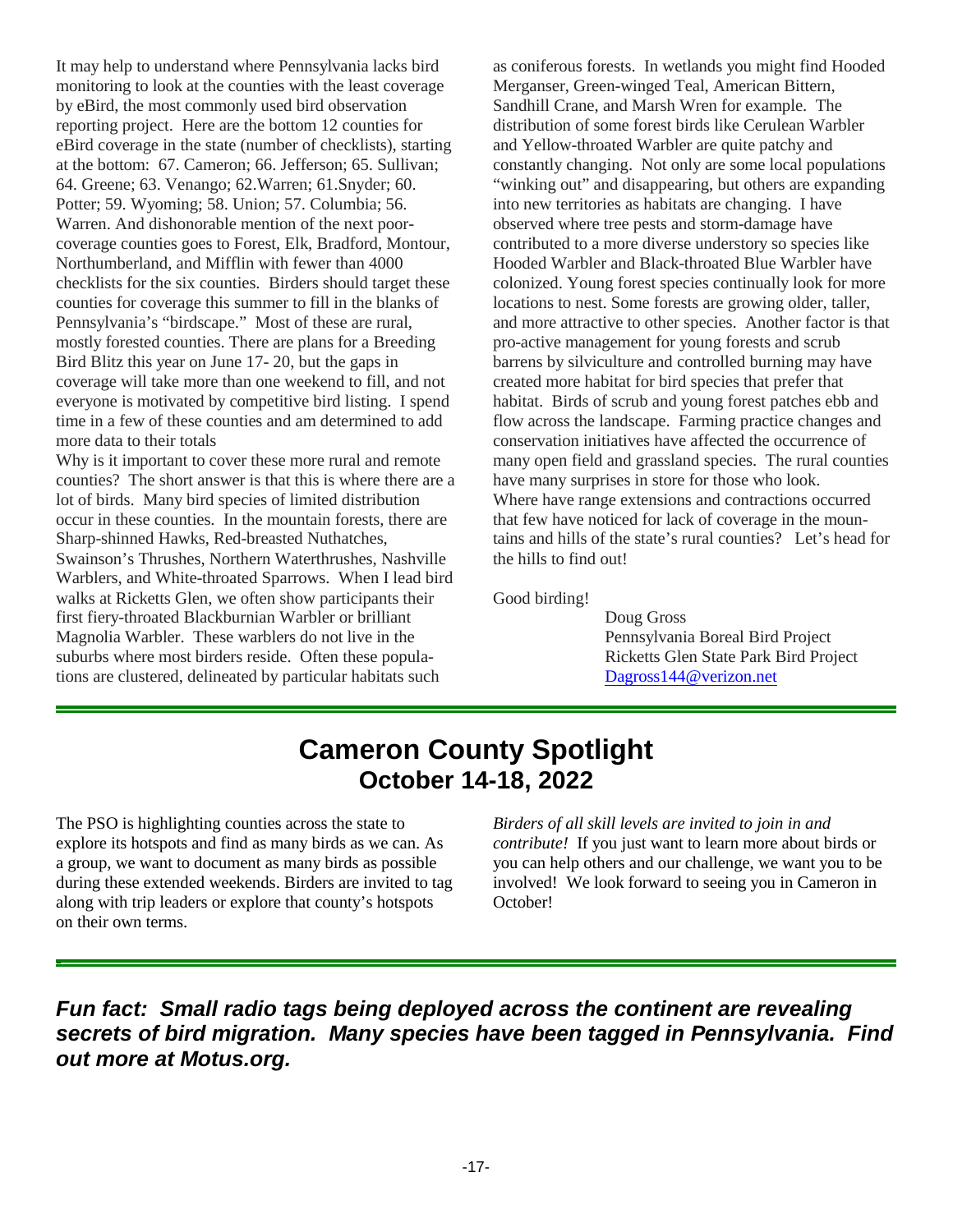# **Pennsylvania Ornithological Research Do Ivory-billed Woodpeckers still exist?**

Steven C. Latta, widely respected internationally as an authoritative ornithologist at the National Aviary in Pittsburgh, and nine coauthors offer a new line of findings suggesting that Ivory-billed Woodpeckers may still be present in their traditional but almost inaccessible habitat in southern U.S. swamps.

Their search for the iconic and mysterious species spanned 10 years at a site in Louisiana. In a pre-publication draft of a scientific paper, the authors offer results including some photographs that the iconic species has survived.

The paper is not ready for formal publication, and the authors have posted a draft on "bioRxiv," a preprint server asking for scientific comment before a formal submission. See the draft at:

[www.biorxiv.org/content/10.1101/2022.04.06.487399v1.f](http://www.biorxiv.org/content/10.1101/2022.04.06.487399v1.full) [ull](http://www.biorxiv.org/content/10.1101/2022.04.06.487399v1.full).

The paper's abstract summarizes the research this way: "The history of decline of the Ivory-billed

Woodpecker is long, complex, and controversial. The last widely accepted sighting of this species in continental North America was 1944. Reports of Ivory-billed Woodpeckers have continued, yet in 2021 the U.S. Fish and Wildlife Service proposed declaring the species extinct.

"We draw on 10 years of search effort, and provide trail camera photos and drone videos suggesting the consistent presence of Ivory-billed Woodpeckers at our study site. Data indicate repeated re-use of foraging sites and core habitat.

"We offer insights into behaviors of the Ivory-billed Woodpecker that contribute to difficulty in finding this species.

"We discuss results with regard to the value of accumulated evidence, and what repeated observations may indicate for continued survival of this iconic species."

Mary Ann Thomas, a western Pennsylvania birder and environmental reporting specialist for TribLive, interviewed Latta and received interesting comments about the draft paper. Read her report at <https://tinyurl.com/bdw794xa>.

He noted that this large woodpecker should be hard to miss, but the problem is that it lives in remote, wet bottomland forests where exploration and investigation are difficult. Latta emphasized that his or anybody's single sighting may not stop the current U.S. Fish and Wildlife Service proceedings to declare the woodpecker extinct.

But the team's goal is one more effort to determine whether Ivory-billed Woodpeckers may still survive and need to be protected. All we can do is hope.

> Paul Hess Natrona Heights, PA phess@salsgiver.com



# **Earl Poole Awards and Conservation Awards**

The Earl Poole Awards for 2021 and 2022, as well as the two Conservation Awards, will be announced online sometime before our Annual Meeting. These awards will be given at our Annual Meeting on Saturday, September 17, 2022.

Be sure to check our website, pabirds.org for more informationd concerning the awards as well as the annual meeting.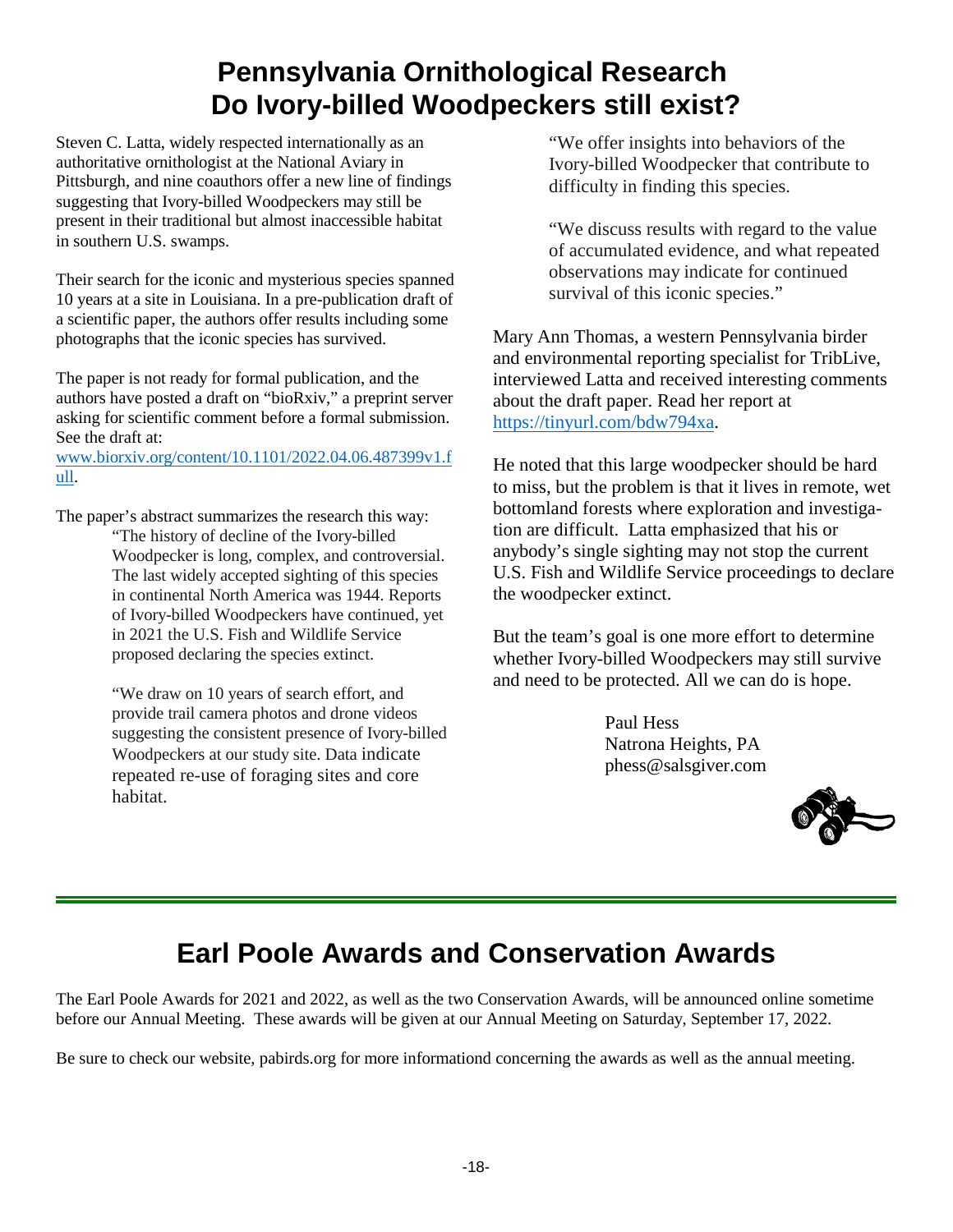# **PSO Student Research Awards Announced**

Three Student research awards of \$500 were given in May 2022 to students who submitted proposals for research. "The award is designed to provide support to either graduate or undergraduate students in pursuit of a bachelor's degree, master's degree, or doctorate. The research should be conducted in support of a thesis or dissertation and eventually published. The student's academic institution does not need to be in Pennsylvania. The field work does not need to occur in the Commonwealth; however, there is a preference for projects with a Pennsylvania field work component. Proposals will be judged for their scientific merit and the likelihood that the work will make a meaningful contribution to our understanding of Pennsylvania avifauna."

Upon receiving the awards, each student will be requested to give a talk about his or her work, and/or the student will submit an article to the *Pennsylvania Birds* journal.

**Titles of the proposals** are listed below with the student's name and advisor(s).

| $\oplus$    | "Nashville warbler playback study in Pennsylvania"                                                                                                                   | Lan-Nhi Phung     | Advisor: Dr. David Toews<br><b>Assistant Professor</b><br>Department of Biology<br>The Pennsylvania State<br>University                                             |
|-------------|----------------------------------------------------------------------------------------------------------------------------------------------------------------------|-------------------|---------------------------------------------------------------------------------------------------------------------------------------------------------------------|
| $\bigoplus$ | "The interplay between intraguild predation,<br>habitat loss, prey abundance, and contaminant<br>load on reproduction and survival of a declining<br>raptor species" | Mercy Melo        | Advisors: Dr. David King<br><b>Adjunct Associate Professor</b><br>University of Massachusetts<br>Amherst                                                            |
|             |                                                                                                                                                                      |                   | Dr. Jean-François Therrien<br>Senior Scientist and Graduate<br>Hawk Mountain Sanctuary                                                                              |
| $\bigoplus$ | "Identifying Seasonal Habitat Use and Survival<br>of Juvenile Eastern Towhees Throughout Their<br>First Year"                                                        | Michelle Eshleman | Advisor: Jeffrey J. Buler, Ph.D.<br><b>Associate Professor of Wildlife</b><br>Ecology<br>Department of Entomology and<br>Wildlife Ecology<br>University of Delaware |



David Yeany captured this image of a Bluewinged Warbler in Allegheny Co. at Tom's Run Nature Reserve.



Warbler for Tom Kuehl on May 18.



Tina Alianiello photographed this Nashville The Lower Trail yielded this Cerulean Warbler at Prince Gallitzin on May 8, 2022.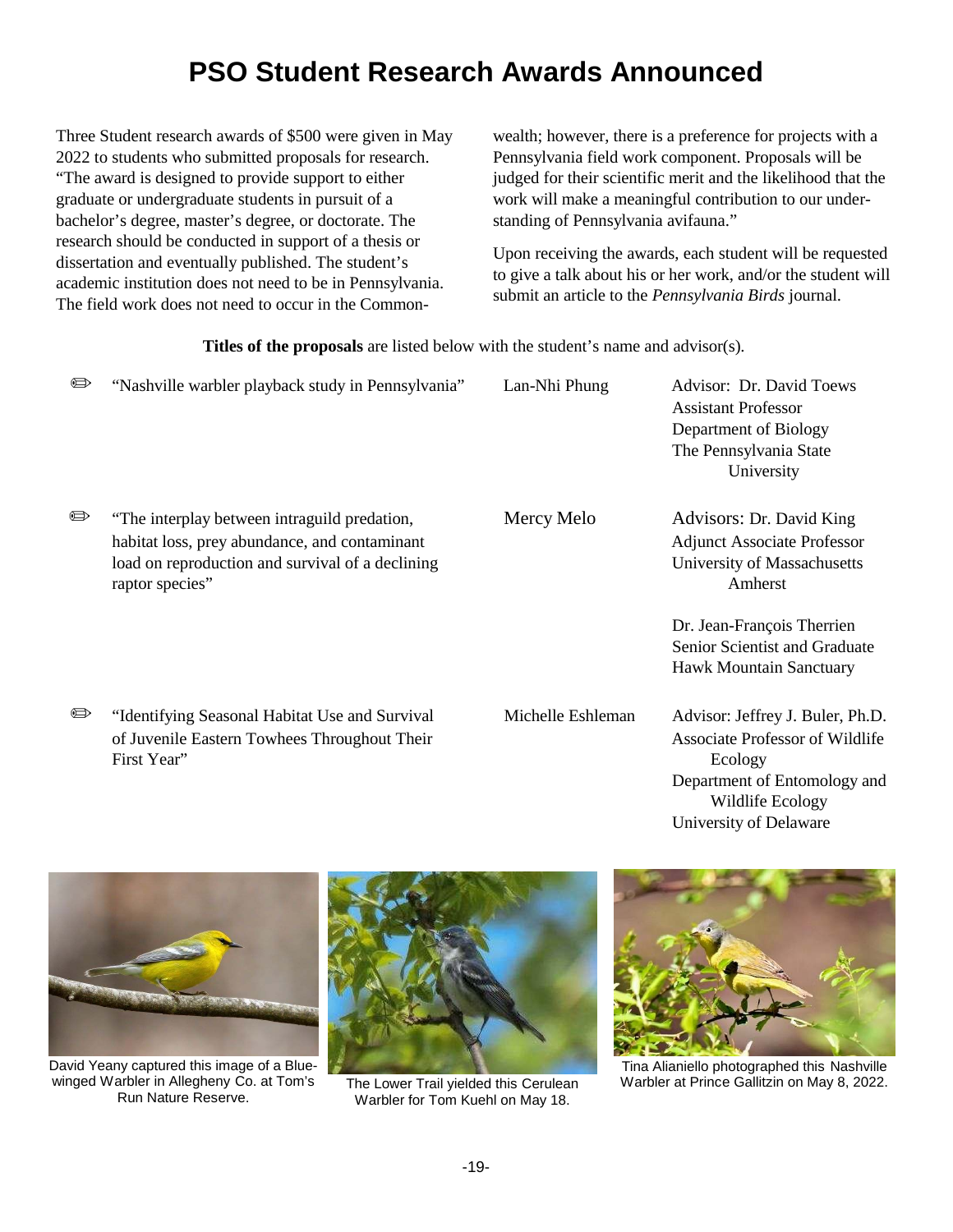## **Answers to Bird Quiz**

(page 8)

- 1. Common Redpoll
- 2. Great Blue Heron
- 3. Pink-footed Goose
- 4. Bewick's Wren
- 5. Loggerhead Shrike



Mark McConaughy photographed this first-year male Redwinged Blackbird on June 3 in Murrysville Community Park.

#### **PSO Newsletter**

This newsletter is published four times a year by the Pennsylvania Society for Ornithology. To renew your membership, either pay on line or send your check made payable to "PSO" to:

> PSO 2469 Hammertown Road Narvon, PA 17555-9730

Membership Categories

| Individual | \$30 | Student                 | \$25 |
|------------|------|-------------------------|------|
| Family     | \$35 | Electronic Student \$10 |      |
| Sustaining | \$45 |                         |      |

#### **PSO Officers and Directors**

Dan Brauning – President dan@thebraunings.com Deb Grove – Vice President [dsg4@psu.edu](mailto:dsg4@psu.edu) Roger Higbee – Secretary [rvhigbee@windstream.net](mailto:bcoriole@twd.net) Frank Haas – Treasurer [fchaas@PAbirds.org](mailto:eez55@juno.com) Greg Grove – *PA Birds* Editor gwg2@psu.edu Margaret Higbee – Newsletter Editor [bcoriole@windstream.net](mailto:bcoriole@twd.net) Brian Byrnes – brianjbyrnes79@gmail.com Eli DePaulis – [elidepaulis1@gmail.com](mailto:elidepaulis1@gmail.com) Tony DeSantis – tgdesantis@yahoo.com Doug Gross - [dagross144@verizon.net](mailto:dogross@pa.gov) Laura Jackson – [jacksonlaura73@gmail.com](mailto:jacksonlaura73@gmail.com) Chad Kauffman – [chadkauffman@earthlink.net](mailto:chadkauffman@earthlink.net) Wayne Laubscher – [wnlaubscher@comcast.net](mailto:wnlaubscher@comcast.net) Sean Murphy - semurphy@pa.gov Julia Plummer – julia@juliaplummer.com Emily Thomas – [eht5002@hotmail.com](mailto:eht5002@hotmail.com)

Linda Wagner – [lwagner342@msn.com](mailto:lwagner342@msn.com) Carole Winslow – [cjwinslow94@gmail.com](mailto:cjwinslow94@gmail.com) David Yeany – [DYeany@paconserve.org](mailto:DYeany@paconserve.org)